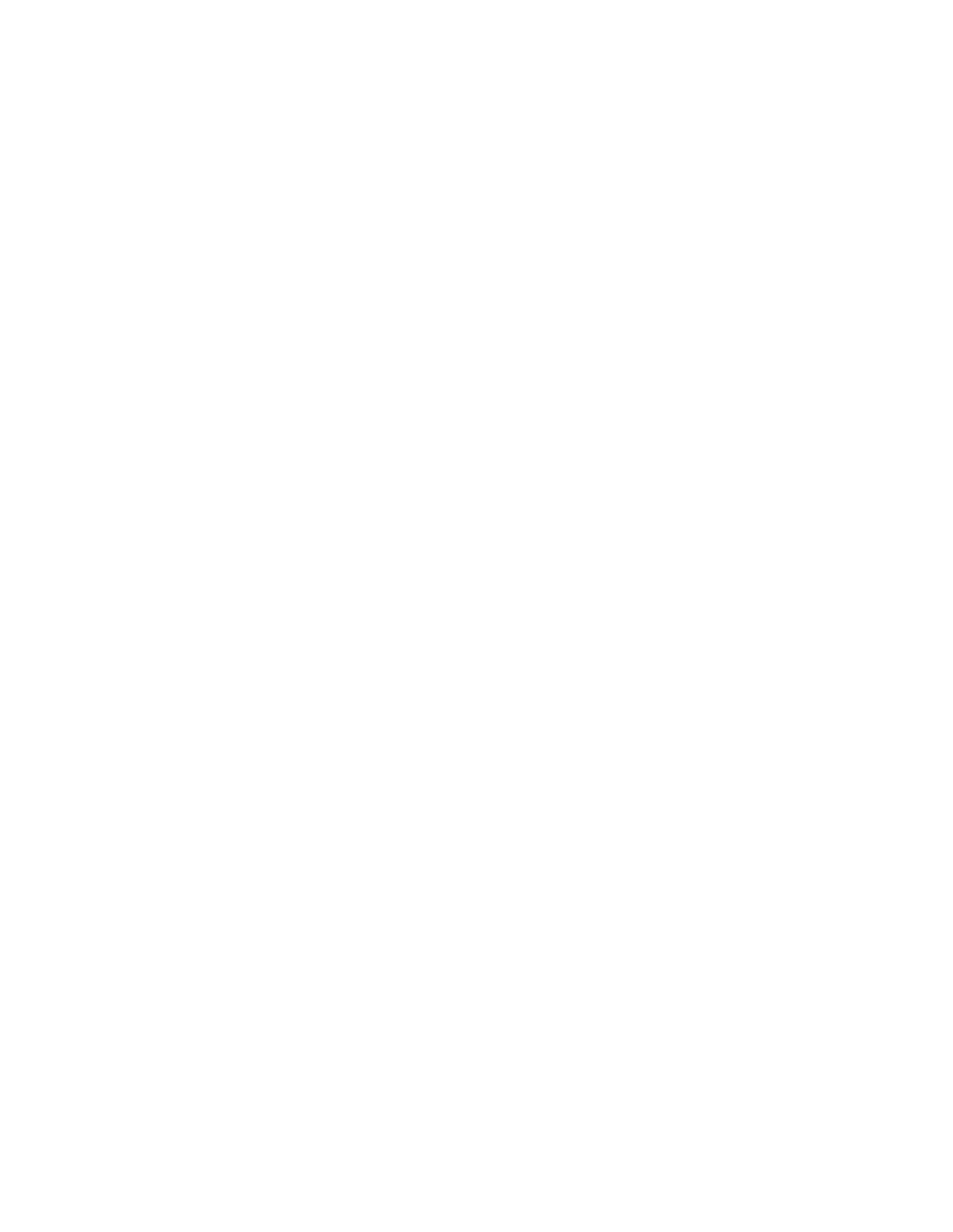## **What Replacement Rates Should Households Use?**

### **John Karl Scholz**

Institute for Research on Poverty, NBER and University of Wisconsin–Madison

> **Ananth Seshadri**  University of Wisconsin–Madison

> > September 2009

Michigan Retirement Research Center University of Michigan P.O. Box 1248 Ann Arbor, MI 48104 **<http://www.mrrc.isr.umich.edu/>** (734) 615-0422

#### **Acknowledgements**

This work was supported by a grant from the Social Security Administration through the Michigan Retirement Research Center (Grant # 10-M-98362-5-01). The findings and conclusions expressed are solely those of the author and do not represent the views of the Social Security Administration, any agency of the Federal government, or the Michigan Retirement Research Center.

#### **Regents of the University of Michigan**

Julia Donovan Darrow, Ann Arbor; Laurence B. Deitch, Bingham Farms; Denise Ilitch, Bingham Farms; Olivia P. Maynard, Goodrich; Andrea Fischer Newman, Ann Arbor; Andrew C. Richner, Grosse Pointe Park; S. Martin Taylor, Gross Pointe Farms; Katherine E. White, Ann Arbor; Mary Sue Coleman, ex officio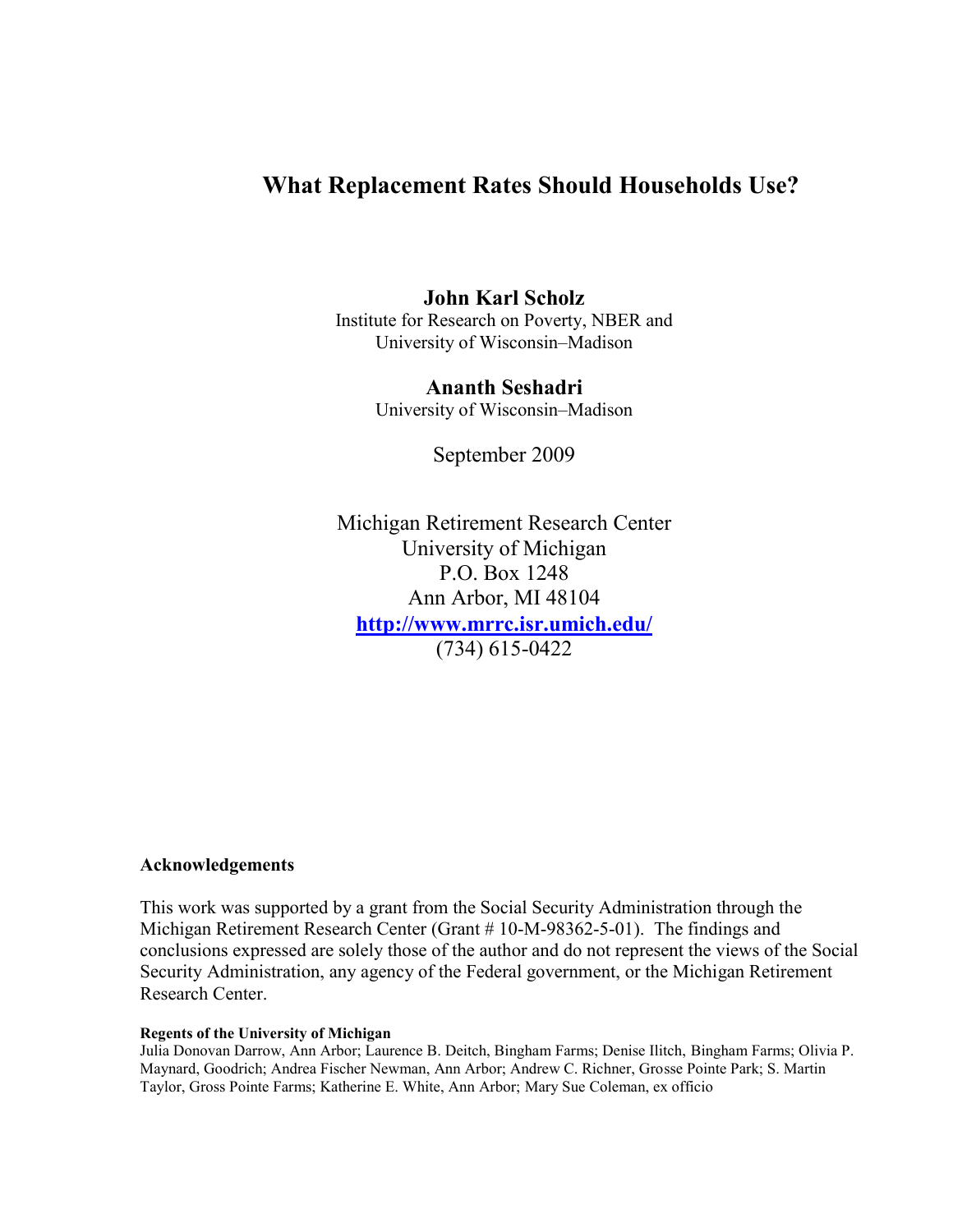### **What Replacement Rates Should Households Use?**

#### **Abstract**

Common financial planning advice calls for households to ensure that retirement income exceeds 70 percent of average pre-retirement income. We use an augmented life-cycle model of household behavior to examine optimal replacement rates for a representative set of retired American households. We relate optimal replacement rates to observable household characteristics and in doing so, make progress in developing a set of theory-based, but readily understandable financial guidelines. Our work should be a useful building block for efforts to assess the adequacy of retirement wealth preparation and efforts to promote financial literacy and well-being.

#### **Authors' Acknowledgements**

We are grateful to our colleague Surachai Khitatrakun for very helpful advice, Mike Anderson for excellent assistance, the National Institute of Aging and the Social Security Administration for financial support, and to the professionals at the University of Michigan, and RAND who developed the HRS data that we rely on.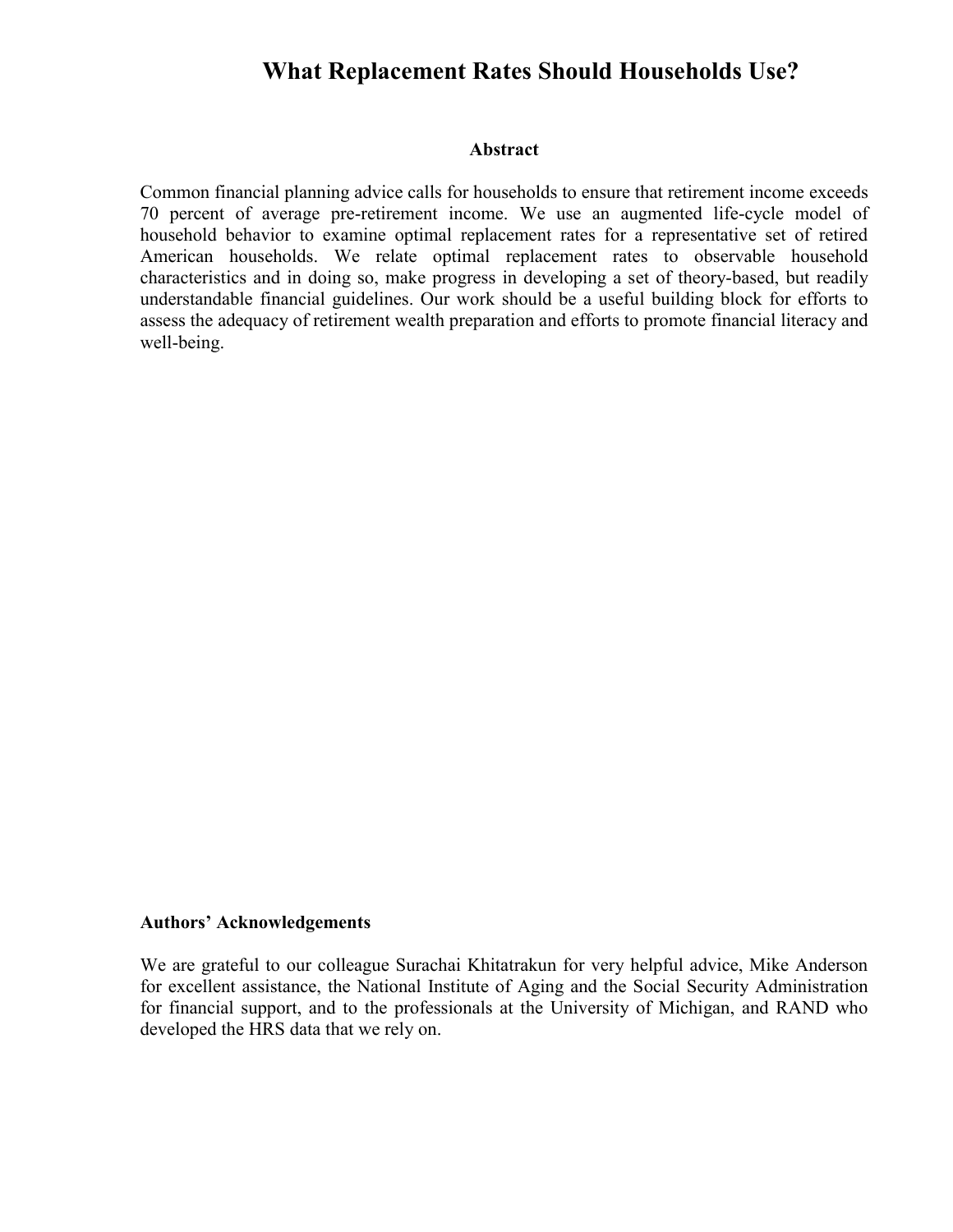#### **Introduction**

 The target replacement rate – the amount of income in retirement needed to maintain preretirement living standards – is a workhorse concept in the financial planning literature. Typical advice suggests that replacement rates should be 70 to 85 percent of pre-retirement income. Target replacement rates are thought to be less than 100 percent for three main reasons. First, upon retirement, households typically face lower taxes than they face during their working years, if for no other reason than Social Security is more lightly taxed than wages and salaries. Second, households typically save less in retirement than they do during their working years, so saving is a smaller claim on available income. Third, work-related expenses generally fall in retirement.

 Low income households are thought to need higher replacement rates than high income households. Prior to retirement, tax rates are lower for low-income households than they are for high-income households. Their reduction in taxes in retirement, therefore, is smaller than the reduction experienced by high-income households. Moreover, low-income households save less than their higher income counterparts (Dynan, Skinner, and Zeldes, 2004), hence the reduction in saving in retirement will be less substantial for low-income households. The fact that taxes and saving fall less in retirement for low-income households than for high-income households suggests their target replacement rate should be higher.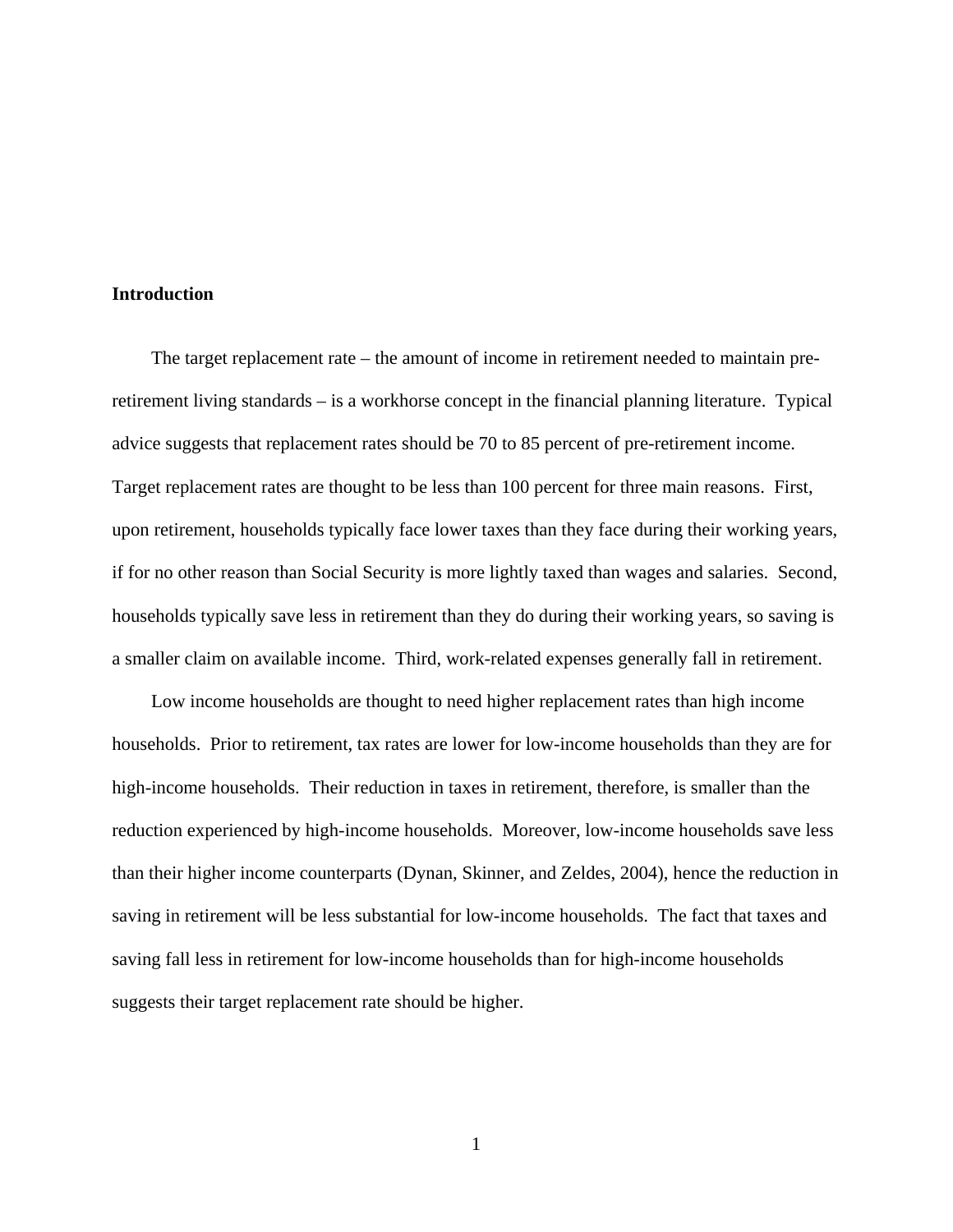Financial planners and scholars calculate replacement rates in a conceptually

straightforward manner. The numerator requires analysts to calculate an income flow that would be available from retirement resources. Calculating a retirement income flow is easy to do for assets that provide annuity-like payouts such as social security, defined-benefit pension payouts, and annuities. The calculation requires more assumptions for assets held in lump-sum forms, such as bonds, stocks, and account-type pensions. Housing wealth is conceptually trickier still, since one may wish to account for the implicit rental value of owner-occupied housing.<sup>1</sup> Issues also arise in defining the denominator of replacement rates. Typically the denominator is average income over pre-retirement years. But replacement rates are sometimes defined using average income over the last five (or fewer) years of the pre-retirement period, with the idea that living standards may ratchet upwards as people age.

 Many studies use target replacement rates as their standard for assessing the adequacy of wealth accumulation and grapple with various methodological complications that arise. $2$  The Employee Benefit Research Institute, for example, promotes the American Savings Education Council's Planning and Saving Tool (from ChoosetoSave.org). They suggest a 70 to 80 percent replacement rate goal if "You will need to pay for the basics in retirement, but you won't have to pay many medical expenses… You're planning a comfortable retirement without much travel." They suggest a 80 to 90 percent replacement rate goal if "you will need to pay your Medicare Part B and D premiums ... [and any supplemental coverage and] you plan to take some small

<sup>&</sup>lt;sup>1</sup> See the helpful discussion in Munnell and Soto (2005); also see Venti and Wise (1991, 2002, 2004), Lusardi and Mitchell (2006), Sun, Triest and Webb (2007), Gustman and Steinmeier (1999), Coronado, Maki and Weitzer (2006) all of whom address the proper treatment of housing equity in the calculation of replacement rates.

<sup>2</sup> See Kotlikoff, Spivak and Summers (1982), Bernheim (1993-1997), Mitchell and Moore (1998), Moore and Mitchell (2000), Butrica, Iams and Smith (2003), Steinberg and Lucas (2004), Haveman, Holden, Wolfe and Sherlund (2006), Munnell, Webb and Delorme (2006), Munnell, Webb and Golub-Sass (2007) for applications of replacement rate targets to assess retirement savings adequacy.

Methodological contributions include Boskin and Shoven (1984), Au, Mitchell and Phillips (2004), Social Security Administration (2004), Munnell and Soto (2005), Munnell, Golub-Sass and Webb (2007), Brady (2008).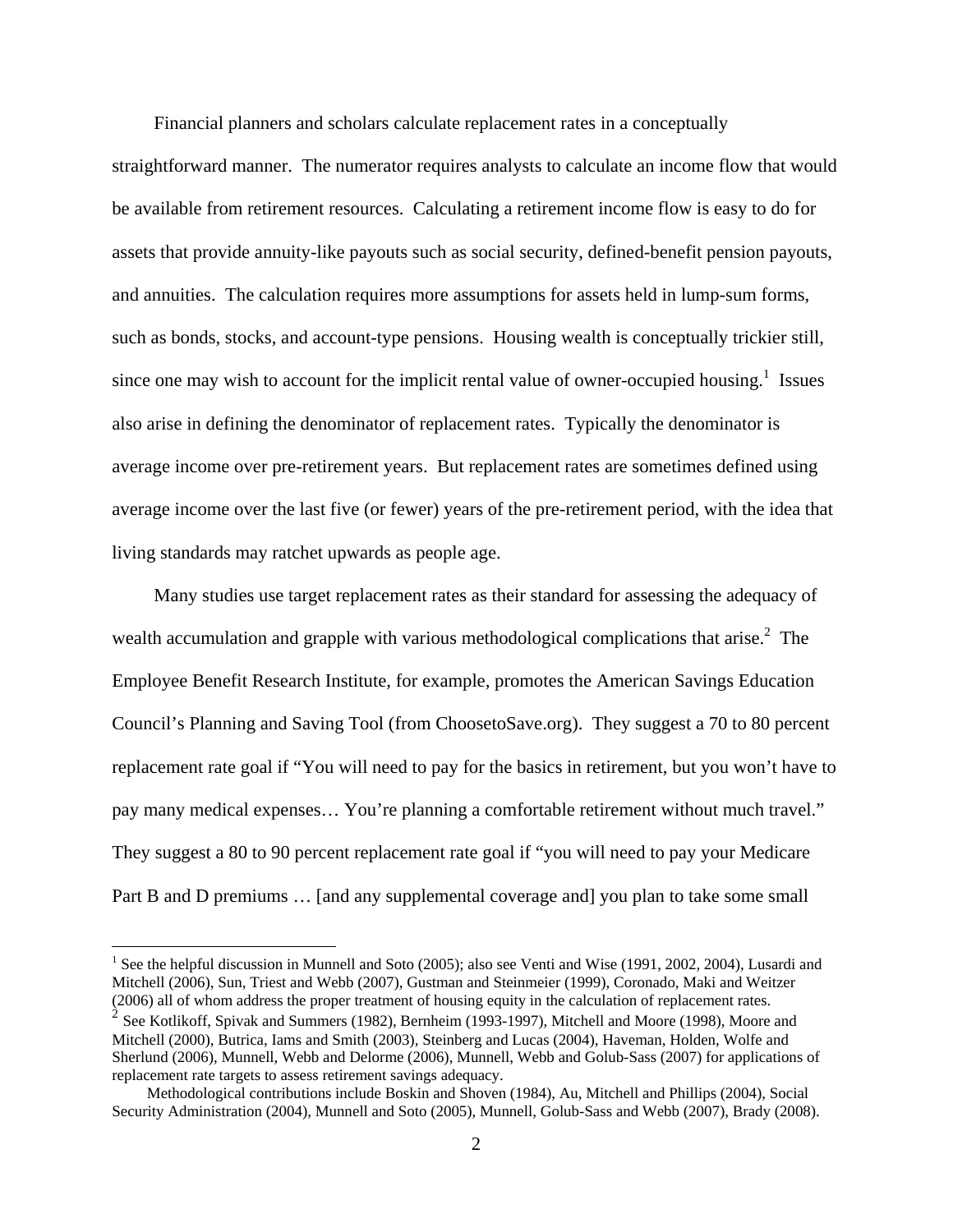trips." Moore and Mitchell (2000) and Munnell and Soto (2005) calculate replacement rates with data from the Health and Retirement Study (HRS) and analyze the adequacy of retirement preparation, comparing the empirical distribution of sample replacement rates with the common financial planning targets of at least 70 percent.<sup>3</sup> Munnell, Webb, and Delorme (2006) and Munnell, Webb, and Golub-Sass (2007a, 2007b) make similar calculations for a "National Retirement Risk Index," comparing wealth holdings in the 2004 wave of the Survey of Consumer Finance, augmented with imputations from the HRS, to replacement rate targets. Replacement rates are also a staple of web-based financial planning products.<sup>4</sup>

 The rule of thumb that replacement rates should be above 70 percent to maintain living standards in retirement is conceptually flawed. The easiest way to understand this, and a point made in Scholz and Seshadri (2009), is to consider the role of children in the household. Financial planning rules of thumb and the previously mentioned studies that assess the adequacy of retirement preparation use the same replacement rate benchmark for families regardless of their number of children. But the resources needed to equate the discounted marginal utility of consumption in retirement for parents (assuming an intact married couple) is smaller if household resources during the pre-retirement period were devoted, in part, to raising four children than if the couple was childless, holding all else equal (particularly the level and timing

 $\overline{a}$ 

 $3$  Haveman, Holden, Wolfe, and Romanov (2007) take a different approach, comparing retirement wealth accumulated by the HRS cohort to the wealth accumulated by an older cohort covered by the New Beneficiary Survey. They focus on measuring the fraction of the population that can sustain a retirement standard of living that exceeds the poverty line.

<sup>4</sup> See, for example, Fidelity myPlan Retirement Quick Check

<sup>(</sup>http://personal.fidelity.com/planning/retirement/retirement\_planning.shtml.cvsr), Vanguard How Much Should I Save for Retirement? (https://personal.vanguard.com/us/RetirementSavings), AARP: Retirement Calculator (http://sites.stockpoint.com/aarp\_rc/wm/Retirement/Retirement.asp?act=LOGIN), Mass Mutual Retirement Planner (http://www.massmutual.com/planningtools/calculators), MSN Money Central

<sup>(</sup>http://moneycentral.msn.com/retire/planner.aspx), CNN Money Retirement Planner

<sup>(</sup>http://cgi.money.cnn.com/tools/retirementplanner/retirementplanner.jsp).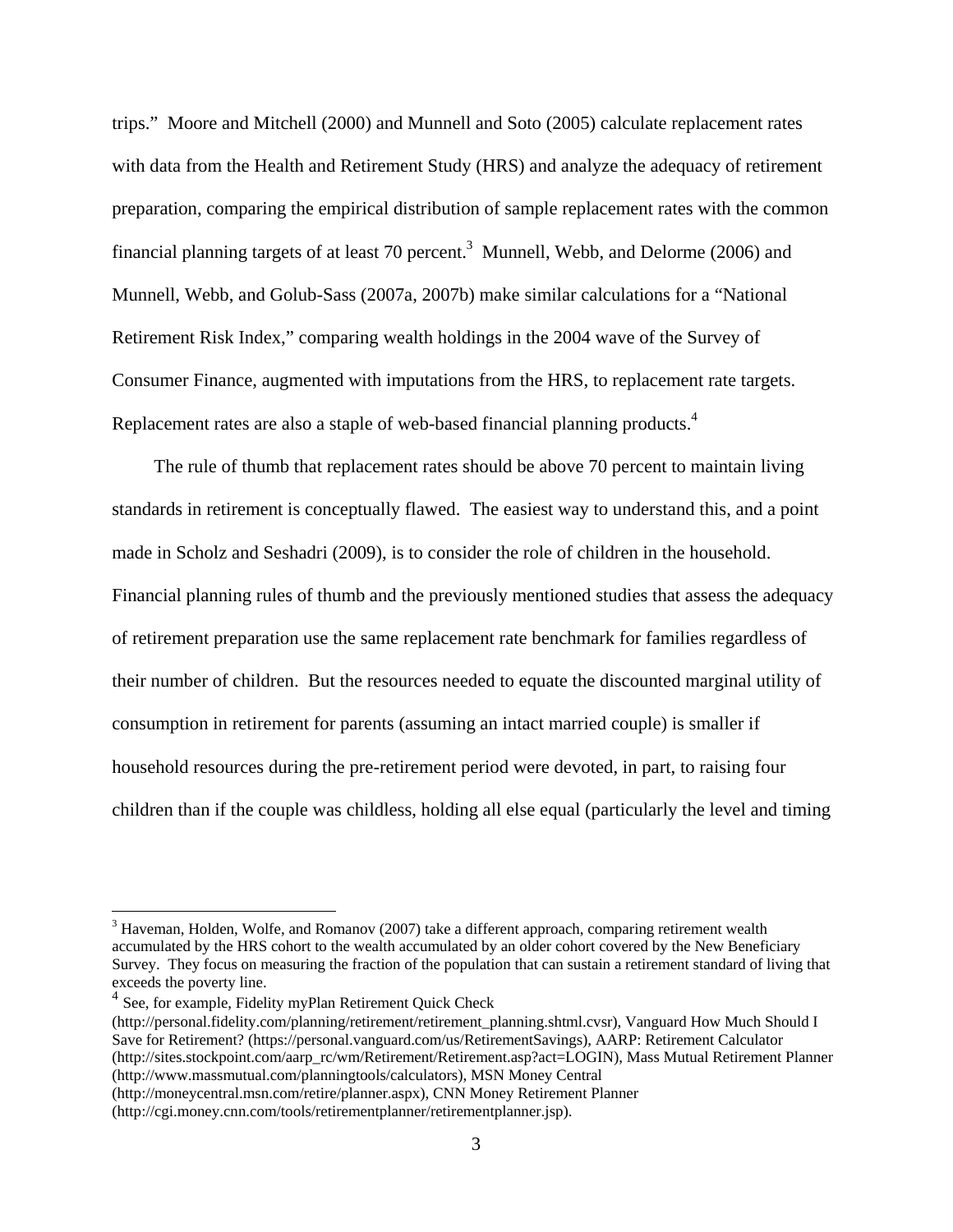of earnings, inheritances, education, hours of work, etc.).<sup>5</sup> Put differently, an otherwise equivalent household with many children will have a smaller optimal replacement rate than their childless counterpart. Conceptually, the ages when children are born, due to the interactions of credit constraints and optimal consumption profiles, and the timing of income realizations, will also affect target replacement rates.

 A natural alternative to replacement rates can be drawn from the life-cycle model, augmented to account for fundamental factors affecting most households, such as demographic changes and uncertainty about future earnings, medical expenses, and longevity. The drawbacks to the lifecycle approach are that, done correctly, it requires data on annual earnings over individual's lifetimes and considerable computation. But the lifecycle model is the appropriate conceptual benchmark, as lifecycle consumption decisions maximize lifetime well-being, subject to lifetime resource constraints. It is important to emphasize that we do not need to assume that people follow the lifecycle model for it to provide financial targets that are superior to replacement rates. Rather, the lifecycle model provides a rigorous *normative* benchmark – if household wealth equals the lifecycle target, they are on-target for being able to maintain preretirement living standards in retirement. Put less intuitively, by meeting the target, the household will be able to equate the discounted marginal utility of consumption across time.

#### **II. The lifecycle model and optimal replacement rates**

 $\overline{a}$ 

 Two prior contributions examine the implications of the lifecycle model for optimal retirement planning. Gokhale, Kolikoff, and Warshawsky (1999) compare the recommendations from a commercial software package developed by Professor Kotlikoff and colleagues (ES Planner), which implements a restrictive version of the life-cycle model, to the recommendations

 $<sup>5</sup>$  This statement depends, to a certain extent, on the precise modeling of children and household scale economies – if</sup> children are substitutes for consumption, children would be expected to have a smaller effect on optimal wealth accumulation than would be implied by the equivalence scale used in this paper.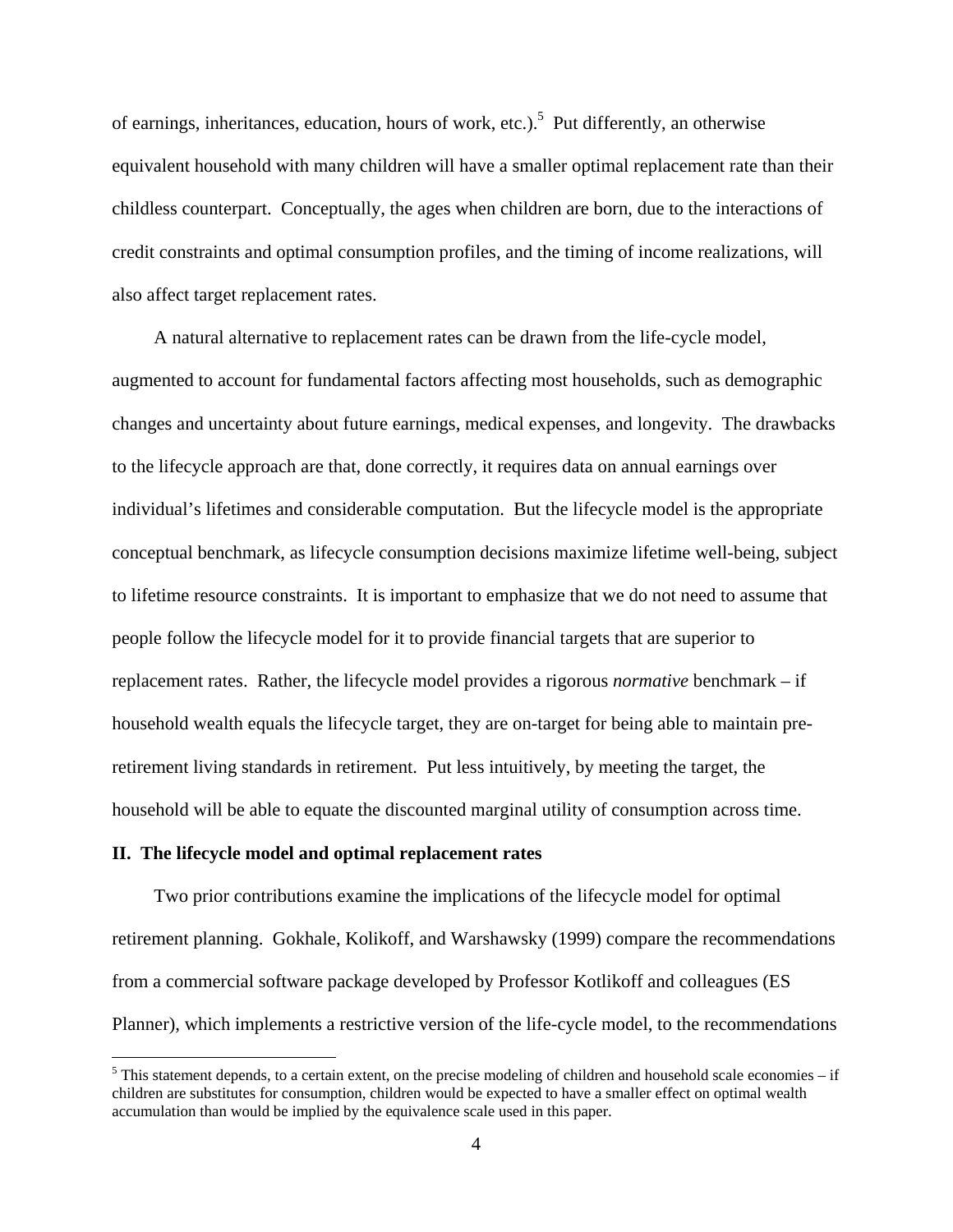of a leading commercial financial product, the Quicken Financial Planner. They study 24 specific cases, 20 of which examine a couple where the husband is 29, earns \$50,000, and has a wife who is two years younger. The 20 cases consider different degrees of demographic or economic complexity. The remaining cases look at a young low-income couple, a middle age upper income couple, an older very high-income couple, and a middle-age, low-income divorcee. They find large differences in the recommendations for saving (and for life insurance) that are driven by the failure of financial planning rules of thumb to fully account for Social Security rules, household demographics and borrowing constraints.

 There are two substantial, differences between our work and Gokhale, Kolikoff, and Warshawsky (1999). First, the life-cycle model underlying ESPlanner does not account for critical sources of uncertainty that affect households: uncertainty over earnings, longevity, and health expenses. In Scholz, Seshadri and Khitatrakun (2006) we show that incorporating uncertainty, particularly over earnings, is necessary for our model to match important features of the wealth distribution. Second, it is difficult to assess the representativeness of the 24 cases used to illuminate the ESPlanner and the Quicken Financial Planner differences.

 Engen, Gale and Uccello (1999) study the adequacy of wealth accumulation among couples where the husband is employed full-time. They compare distributions of optimal wealth-toincome ratios calculated from a dynamic, stochastic life-cycle simulation model to actual ratios calculated from the Health and Retirement Survey (HRS) and Surveys of Consumer Finances (SCFs). Uncertainty in earnings realizations will lead to a wide distribution of optimal simulated ratios, so they point out that empirical work that focuses on discrepancies of actual wealth relative to a median (or mean) target wealth-income ratios does not provide compelling evidence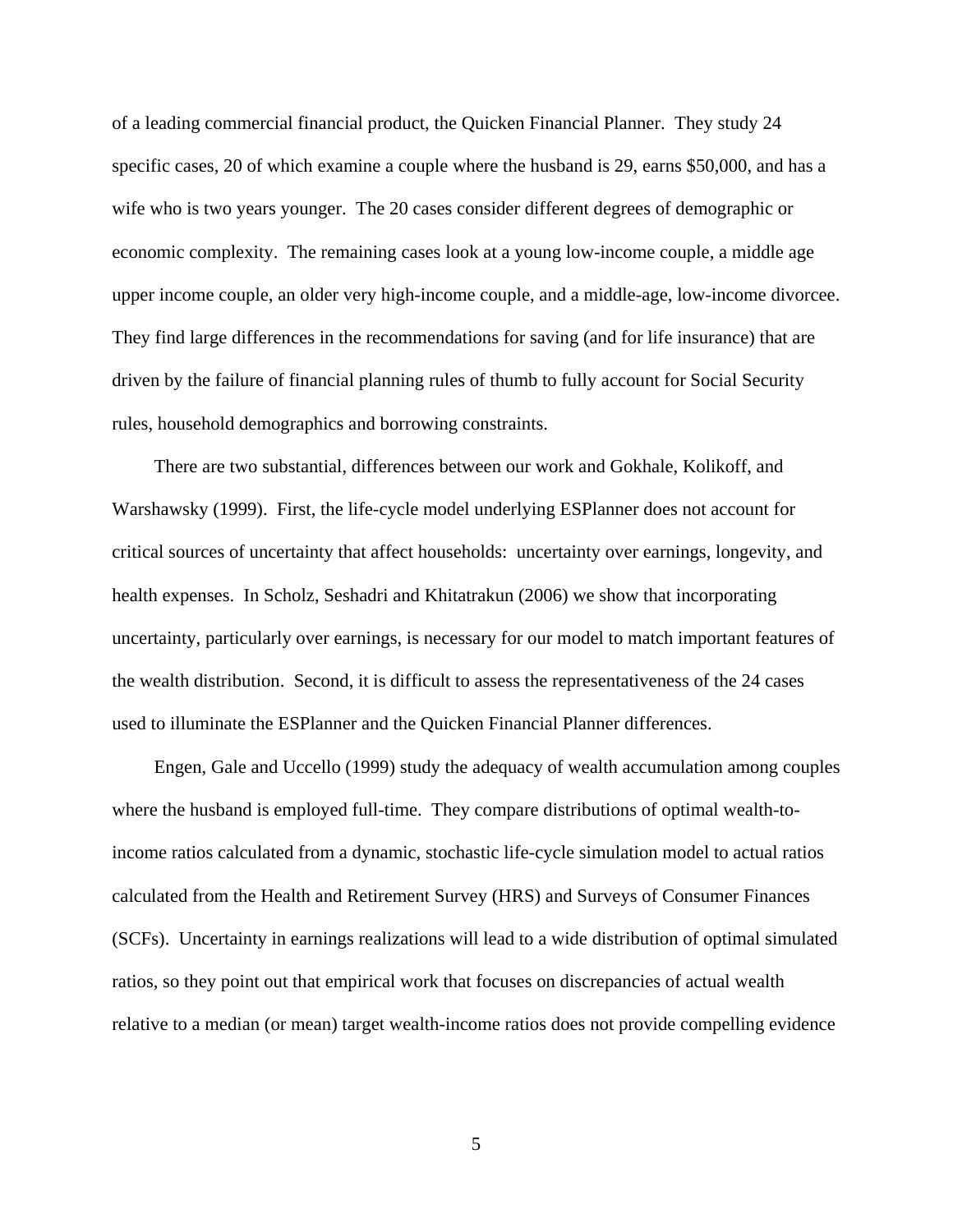of under- or over-saving. They then show that actual wealth distributions from the HRS and SCF closely match (or are shifted rightward relative to) the simulated optimal distributions.

 A section of their paper compares the implications of their model to popular financial planning advice – namely that optimal replacements rates should be between 65 to 85 percent. They find with a time preference rate of 3 percent, the median replacement rate across different groups, given their lifecycle model, was 72 percent. The median rate was 80 percent with a time preference rate of 0 percent. They conclude that common financial planning rules of thumb may be consistent with the implications of a well-specified life-cycle optimization model.

 Our work uses a similar model to Engen, Gale and Uccello (1999) and is fully described in Scholz, Seshadri, and Khitatrakun (2006). The major difference between their work and ours is that they compare the *distribution* of simulated optimal ratios of hypothetical, representative households to actual ratios computed from the Survey of Consumer Finances and the HRS. But each HRS (and SCF) household has an optimal wealth income ratio given a specific life-cycle model and realizations of their lifetime earnings. The fact that actual and simulated wealth-toearnings *distributions* are similar does not ensure that each specific *household* is achieving its target.

 We solve a life-cycle model that incorporates uncertain earnings, health shocks, and uncertain longevity using household-by-household data (including restricted data on earnings realizations from the Social Security Administration) from the Health and Retirement Study. The model gives the *optimal* non-DB-pension, non-social security wealth that the household should hold, given its DB pension and social security entitlements. This level of optimal wealth is sufficient to equate the expected discounted marginal utility of consumption over their lifetime. We focus on two questions in this paper that have received little attention. First, what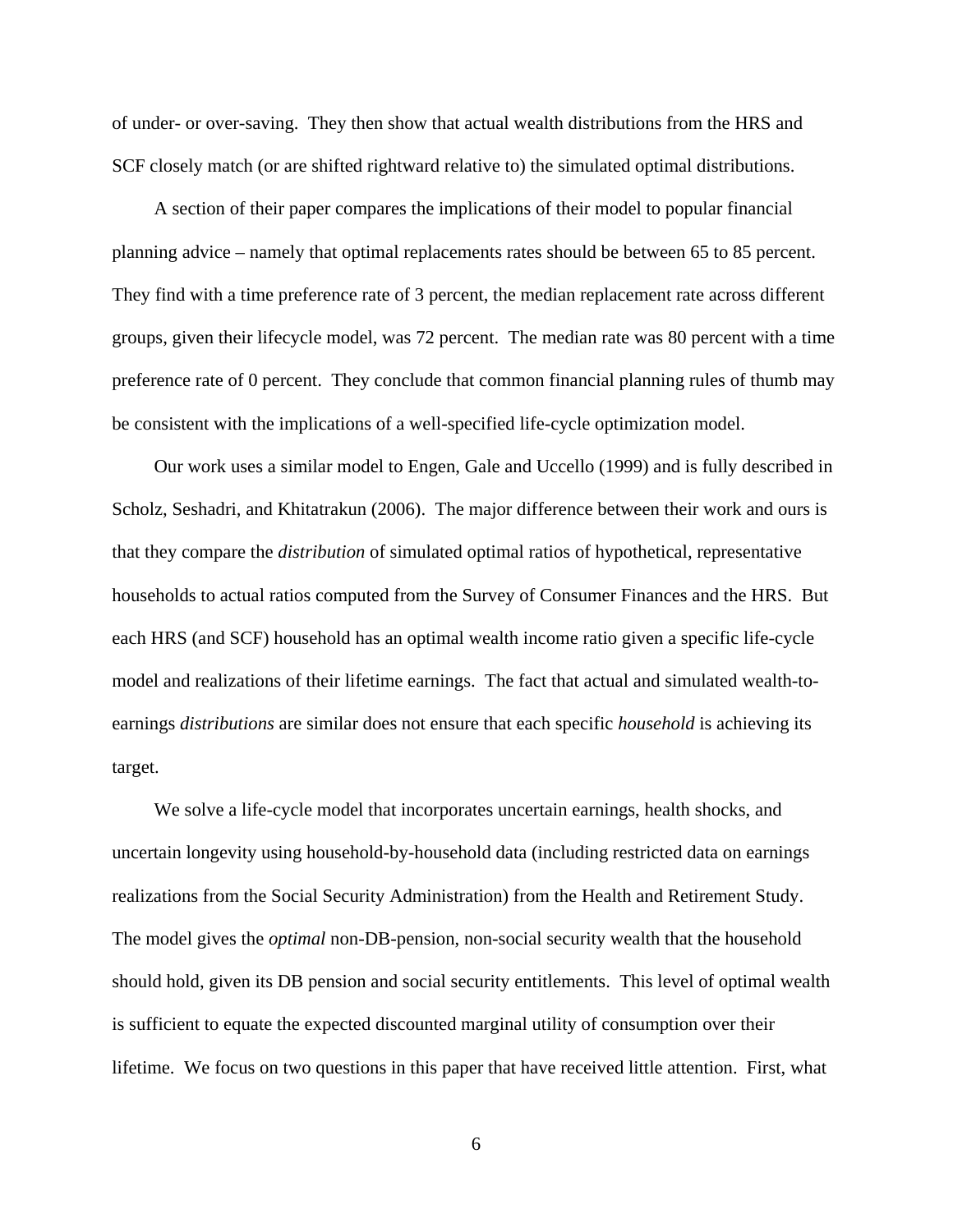is the level and distribution of optimal replacement rates, and how do these compare to the conventional financial planning advice of 70 to 85 percent? Second, are there systematic characteristics that are correlated with replacement rates that are higher or lower than the common advice? Or are household circumstances, as reflected in the HRS data, sufficiently idiosyncratic that rules of thumb cannot reasonably capture the implications of an optimizing model?

#### **III. The HRS Data, Economic Model, and Sample**

The HRS is a national panel study with an initial sample (in 1992) of 12,652 persons in 7,702 households. It oversamples blacks, Hispanics, and residents of Florida. The baseline 1992 study consisted of in-home, face-to-face interviews of the 1931–1941 birth cohort and their spouses, if they were married. As the HRS has matured, new cohorts have been added. The 2004 version of the data, which we rely on for this paper, includes households from the AHEAD cohort, born before 1924; Children of Depression Age (CODA) cohort, born between 1924 and 1930; the original HRS cohort, born between 1931 and 1941; the War Baby cohort, born between 1942 and 1947; and the Early Boomer cohort, born between 1948 and 1953.

 The survey covers a wide range of topics, including batteries of questions on health and cognitive conditions; retirement plans; subjective assessments of mortality probabilities and the quality of retirement preparation; family structure; employment status and job history; demographic characteristics; housing; income and net worth; and pension details.

Our analysis starts with the RAND HRS Data

(https://ssl.isr.umich.edu/hrs/files.php?versid=34, the site requires registration with the HRS), which pulls HRS data for respondents and spouses across waves into a single analysis file with consistent variable definitions across waves. We add information to the RAND data and put it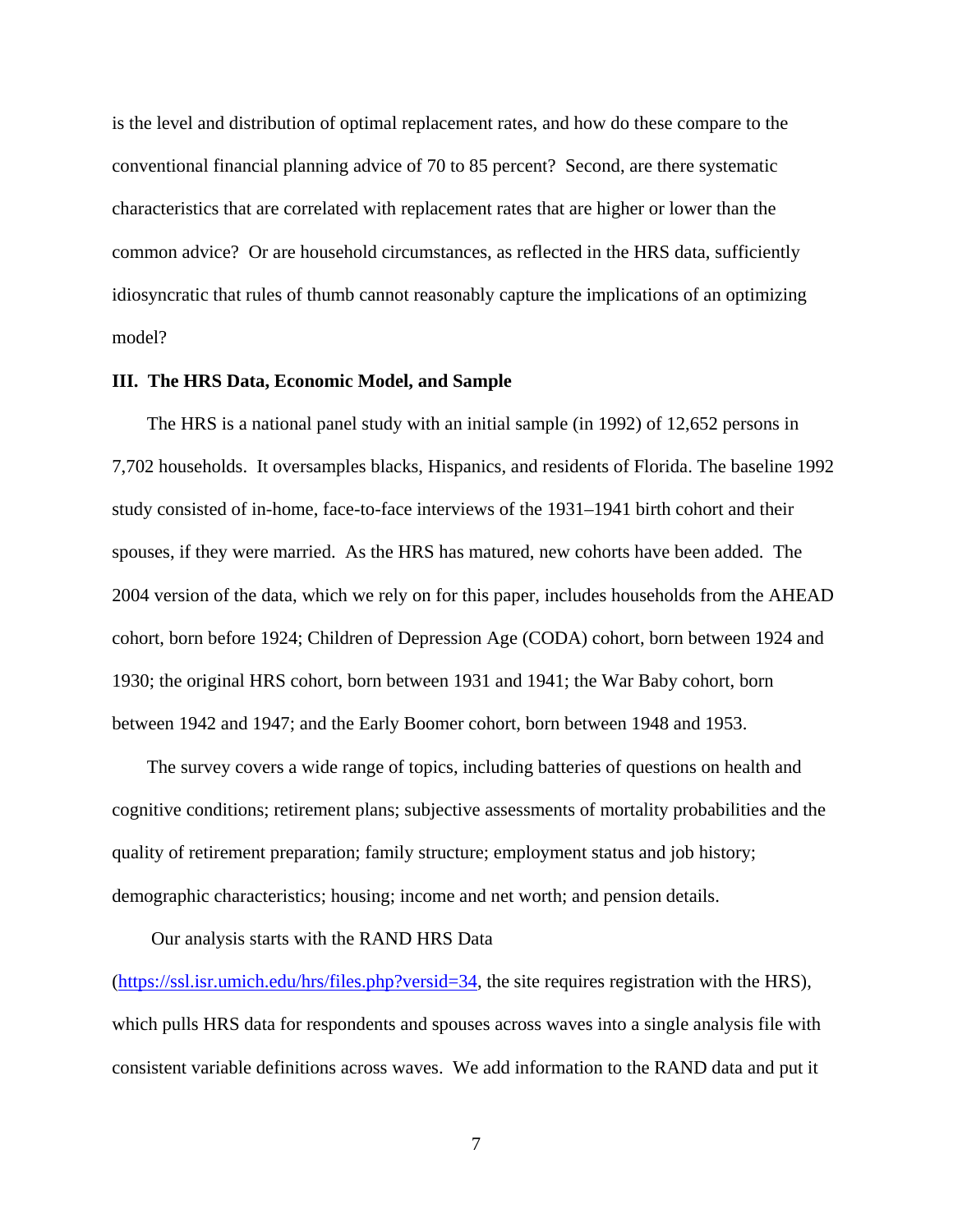on a household basis. This includes adding information on child ages, defined contribution pension benefits from past and current jobs, defined benefit pension coverage from past and current jobs, and we add in the restricted access social security earnings data.

 As mentioned earlier, earnings histories are a critical input for the lifecycle model. Unfortunately, earnings data from 1951 through 1977 are potentially censored, that is, the earnings report is not allowed to exceed the social security taxable earnings cap. Beginning in 1978, we have access (on a restricted basis) to uncapped W-2 earnings reports. Among those with positive earnings, 22.5 percent of households have earnings capped in 1971, while 3.2 percent were capped in 1951. We impute earnings above the taxable earnings limit using Tobit regressions in which earnings are the dependent variable and covariates include indicator variables for marital status, census regions, race and ethnicity, birth year, gender, and education group. To add a dynamic element to the earnings imputations, we include variables for the household's position in the aggregate earnings distribution in each of the preceding 4 years. We replace capped earnings in cases where the predicted earnings from the regression exceed capped earnings. The predictions typically exceed the capped amounts for more than 80 percent of the capped observations.

#### *The Economic Model*

 $\overline{a}$ 

We assume a household derives utility  $U(c)$  from period-by-period consumption in equivalent units, where  $g(A_i, K_i)$  is a function that adjusts consumption for the number of adults *A<sub>j</sub>* and children  $K_j$  in the household at age *j*.<sup>6</sup> Let  $c_j$  and  $a_j$  represent consumption and assets at age *j*. With probability  $p_j$  the household survives into the next period, so the household

<sup>&</sup>lt;sup>6</sup> Married households in 2004 are modeled as making their lifecycle consumption decisions jointly with their partner throughout their working lives. They become single only if a spouse dies. Similarly, single households in 2004 are modeled as making their lifecycle consumption decisions as if they were single throughout their working lives.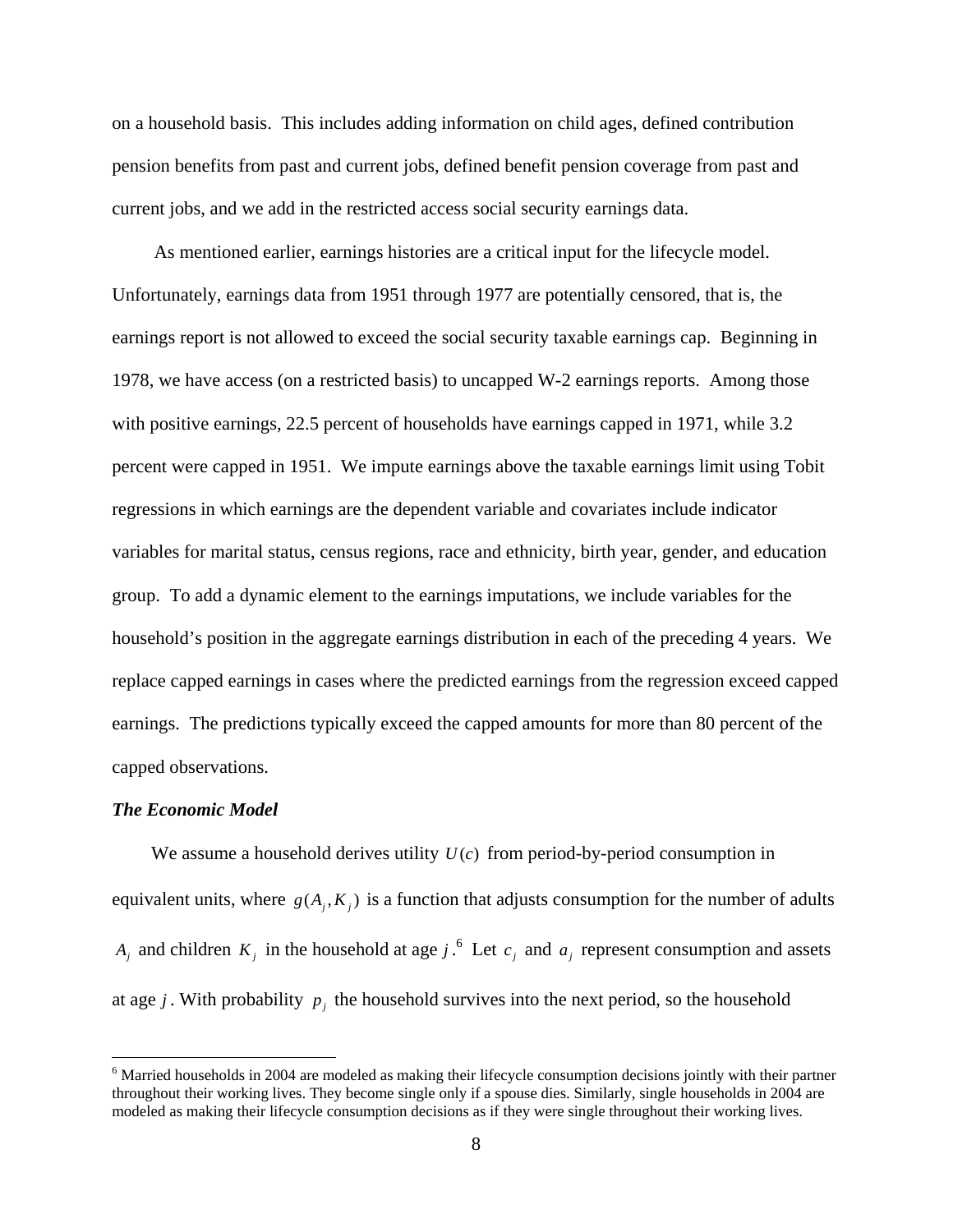survives until age *j* with probability  $\prod_{k=5}^{j-1} p_k$ , where  $\prod_{k=5}^{j-1} p_k = 1$  if  $j-1 < R$ . At age D,  $p_D = 0$ . The discount factor on future utilities is  $\beta$ . Expected lifetime utility is then

$$
E\bigg[\sum_{j=S}^D \beta^{j-S}\,g(A_j,K_j)\;U\Big(c_j\,/\,g(A_j,K_j)\Big)\bigg].
$$

The expectation operator *E* denotes the expectation over uncertain future earnings, health expenditures, and life span.

Consumption and assets are chosen to maximize expected utility subject to the constraints,

$$
y_j = e_j + ra_j + T(e_j, a_j, j, n_j), \ j \in \{S, ..., R\},\
$$

$$
y_{j} = SS\left(\sum_{j=S}^{R} e_{j}\right) + DB(e_{R}) + ra_{j} + T_{R}(e_{R}, \sum_{j=S}^{R} e_{j}, a_{j}, j, n_{j}), j \in \{R+1,...,D\},\newline c_{j} + a_{j+1} = y_{j} + a_{j} - \tau(e_{j} + ra_{j}), j \in \{S,...,R\},\newline c_{j} + a_{j+1} + m_{j} = y_{j} + a_{j} - \tau\left(SS\left(\sum_{j=S}^{R} e_{j}\right), DB(e_{R}) + ra_{j}\right), j \in \{R+1,...,D\}\;.
$$

The first two equations define taxable income for working and for retired households.<sup>7</sup> The last two equations show the evolution of resources available for consumption. In these constraints  $e_i$ denotes labor earnings at age *j*. *SS*( )⋅ are social security benefits, which are a function of aggregate lifetime earnings, and  $DB()$  are defined benefit receipts, which are a function of earnings received at the last working age. The functions  $T(\cdot)$  and  $T_R(\cdot)$  denote means-tested transfers for working and retired households. Transfers depend on earnings, social security benefits and defined benefit pensions, assets, the year, and the number of children and adults in

 $\overline{a}$ 

 $7$ In the baseline model, we define a household's retirement date for those already retired as the actual retirement date for the head of the household. For those not retired, we use the expected retirement date of the person who is the head of the household. The head is defined as being the person with the highest lifetime earnings.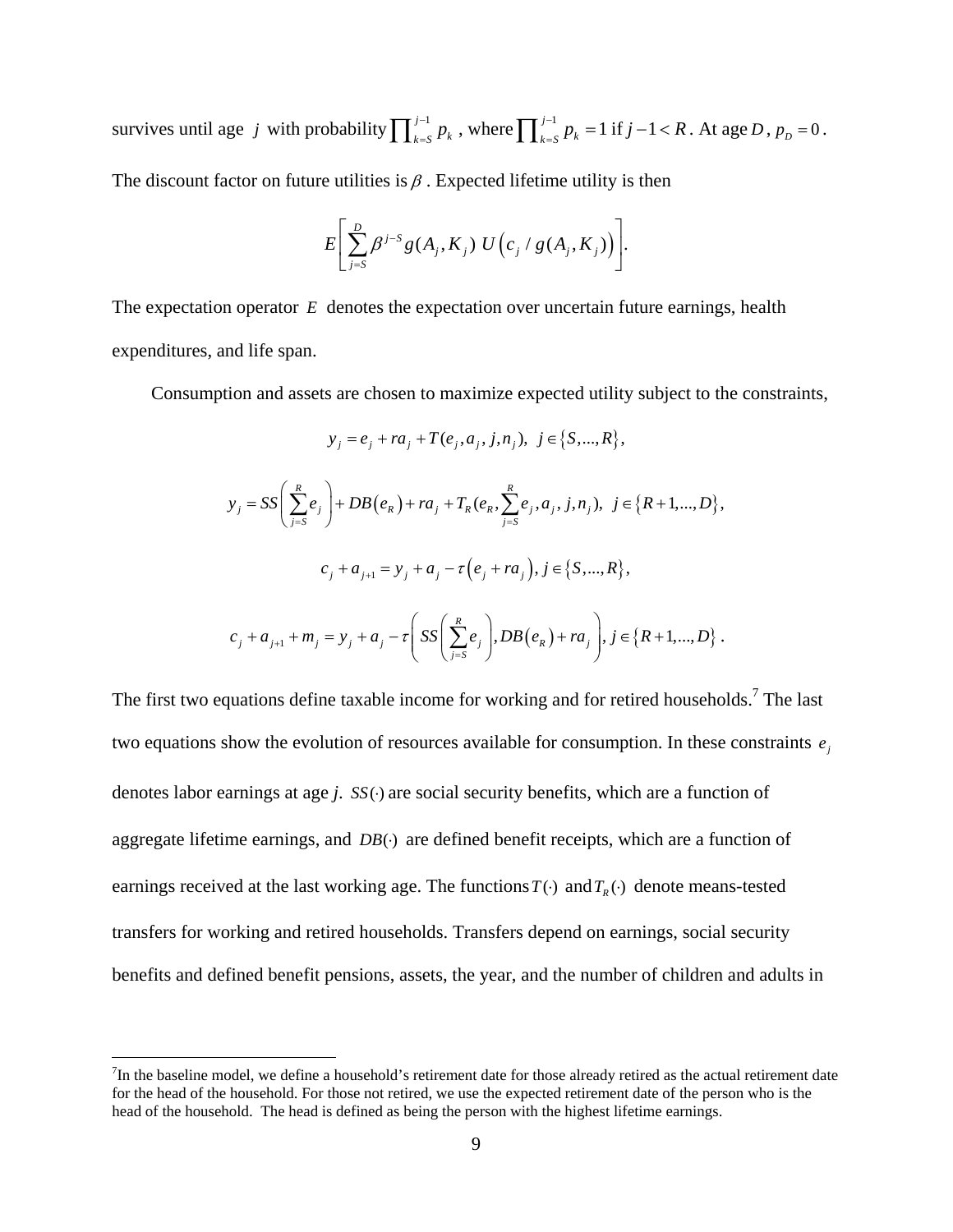the household, *n*. Medical expenditures are denoted by  $m_j$  and the interest rate is denoted by  $r$ .<sup>8</sup> The tax function  $\tau(\cdot)$  depicts total tax payments as a function of earned and capital income for working households, and as a function of pension and capital income plus a portion of social security benefits for retired households. Specifically, we model an exogenous, time-varying, progressive income tax that takes the form

$$
\tau(y) = a_0 \bigg( y - \bigg( y^{-a_1} + a_2 \bigg)^{-1} A_1 \bigg),
$$

where *y* is in thousands of dollars. Parameters are estimated by Gouveia and Strauss (1994, 1999), and characterize U.S. effective, average household income taxes between 1966 and 1989. $9$ We use the 1966 parameters for years before 1966 and the 1989 parameters for years after that.

 We simplify the problem by assuming households incur no out-of-pocket medical expenses prior to retirement and face no pre-retirement mortality risk. Therefore, the dynamic programming problem for working households has two fewer state variables than it does for retired households. During working years, the earnings draw for the next period comes from the distribution  $\Phi$  conditional on the household's age and current earnings draw. We assume that each household begins life with zero assets.

We use constant relative risk-averse preferences, so  $U(c) = \frac{c^{1}}{c^{1}}$  $U(c) = \begin{cases} \frac{c^{1-\gamma}}{1-\gamma}, & \text{when } \gamma \neq 1. \end{cases}$ γ  $=\left\{\frac{c^{1-\gamma}}{1-\gamma}, \text{ when } \gamma \neq 1. \text{ In our} \right\}$ 

baseline parameterization, we set the discount factor as  $\beta = 0.96$  and the coefficient of relative

<u>.</u>

<sup>&</sup>lt;sup>8</sup>Medical expenses are drawn from the Markov processes  $\Omega_{jm}(m_{j+1}|m_j)$  for married and  $\Omega_{js}(m_{j+1}|m_j)$  for single households. Medical expenses drawn from the distribution for single households are assumed to be half of those drawn from the distribution for married couples.

<sup>&</sup>lt;sup>9</sup> Estimated parameters, for example, in 1989 are  $a_0 = 0.258$ ,  $a_1 = 0.768$  and  $a_2 = 0.031$ . In the framework,  $a_1 = -1$  corresponds to a lump sum tax with  $\tau(y) = -a_0 a_2$ , while when  $a_1 \rightarrow 0$ , the tax system converges to a proportional tax system with  $\tau(y) = a_0 y$ . For  $a_1 > 0$  we have a progressive tax system.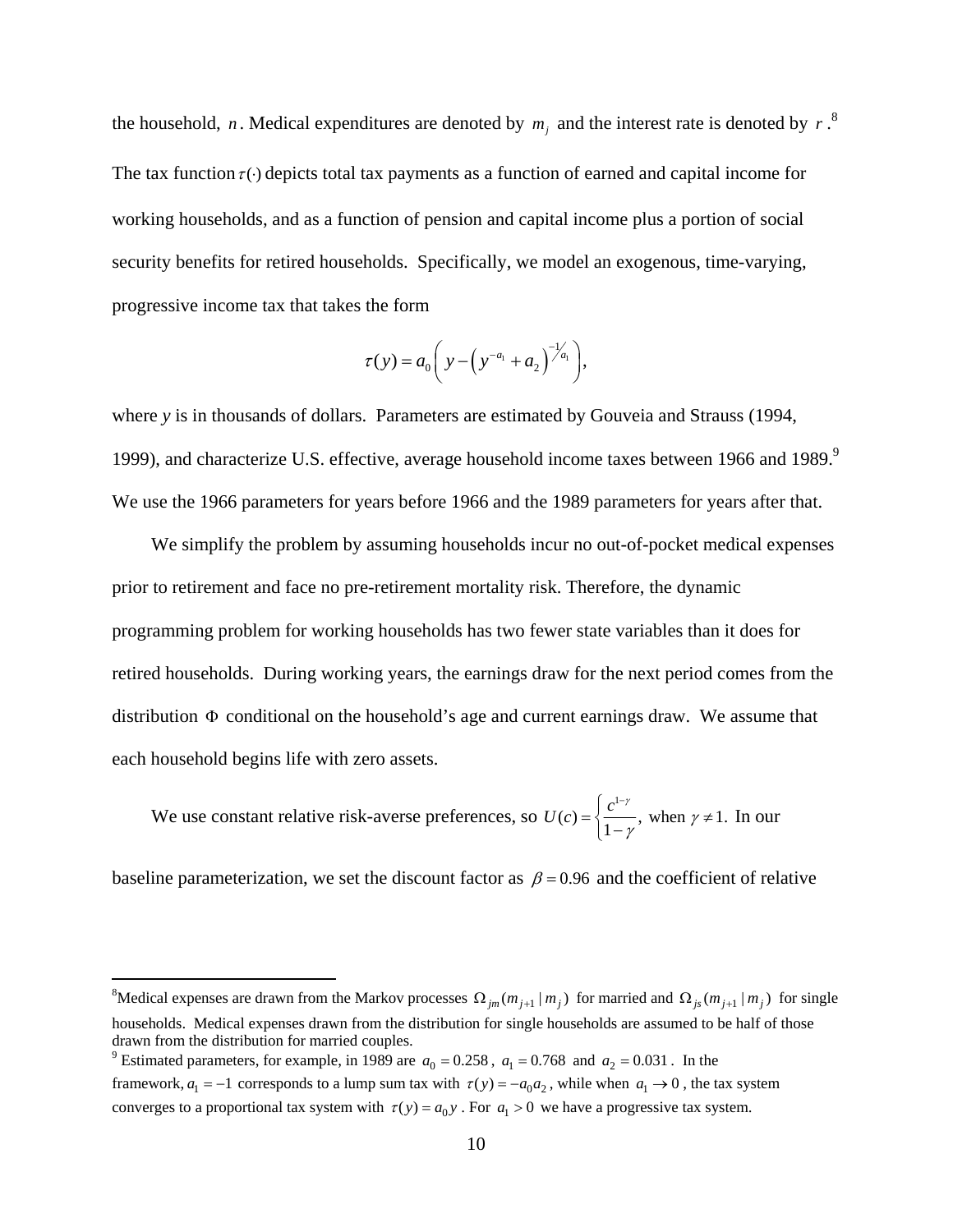risk aversion (the reciprocal of the intertemporal elasticity of substitution) to  $\gamma = 3$ . We assume an annualized real rate of return of 4 percent.

 Our equivalence scale comes from Citro and Michael (1995) and takes the form  $g(A_i, K_j) = (A_i + 0.7K_j)^{0.7}$ , where  $A_i$  indicates the number of adults and  $K_i$  indicates the number of children in the household. This scale implies that a two parent family with 3 children consumes 66 percent more than a two parent family with no children. There are other equivalence scales, including ones from the Organization for Economic Cooperation and Development (1982), Department of Health and Human Services (1991) and Lazear and Michael (1980). The corresponding numbers for these equivalence scales in this example are 88 percent, 76 percent, and 59 percent. Our scale lies in between these values.

 We model the benefits from public income transfer programs using a specification suggested by Hubbard, Skinner and Zeldes (1995). The transfer that a household receives while working is given by  $T = \max\{0, \underline{c} - [e + (1+r)a]\}\$ , whereas the transfer that the household will receive upon retiring is  $T_R = \max\left\{0, \underline{c} - [SS(E_R) + DB(e_R) + (1+r)a]\right\}$ . This transfer function guarantees a pre-tax income of  $\mathbf{c}$ , which we set based on parameters drawn from Moffitt  $(2002).$ <sup>10</sup> We assume through this formulation that earnings, retirement income, and assets reduce public benefits dollar for dollar.

 We aggregate individual earnings histories into household earnings histories. Earnings expectations are a central influence on life-cycle consumption decisions, both directly and through their effects on expected pension and social security benefits. The household model of

 $\overline{a}$ 

<sup>&</sup>lt;sup>10</sup>The  $c$  in the model reflects the consumption floor that is the result of all transfers (including, for example, SSI). Moffitt (2002) provides a consistent series for average benefits received by a family of four from 1960 to 1998. We assume that the parameters for years prior to 1960 and after 1998 are the same as the closest year for which we have data. We adjust (and verify) amounts for different family sizes using equivalence scales.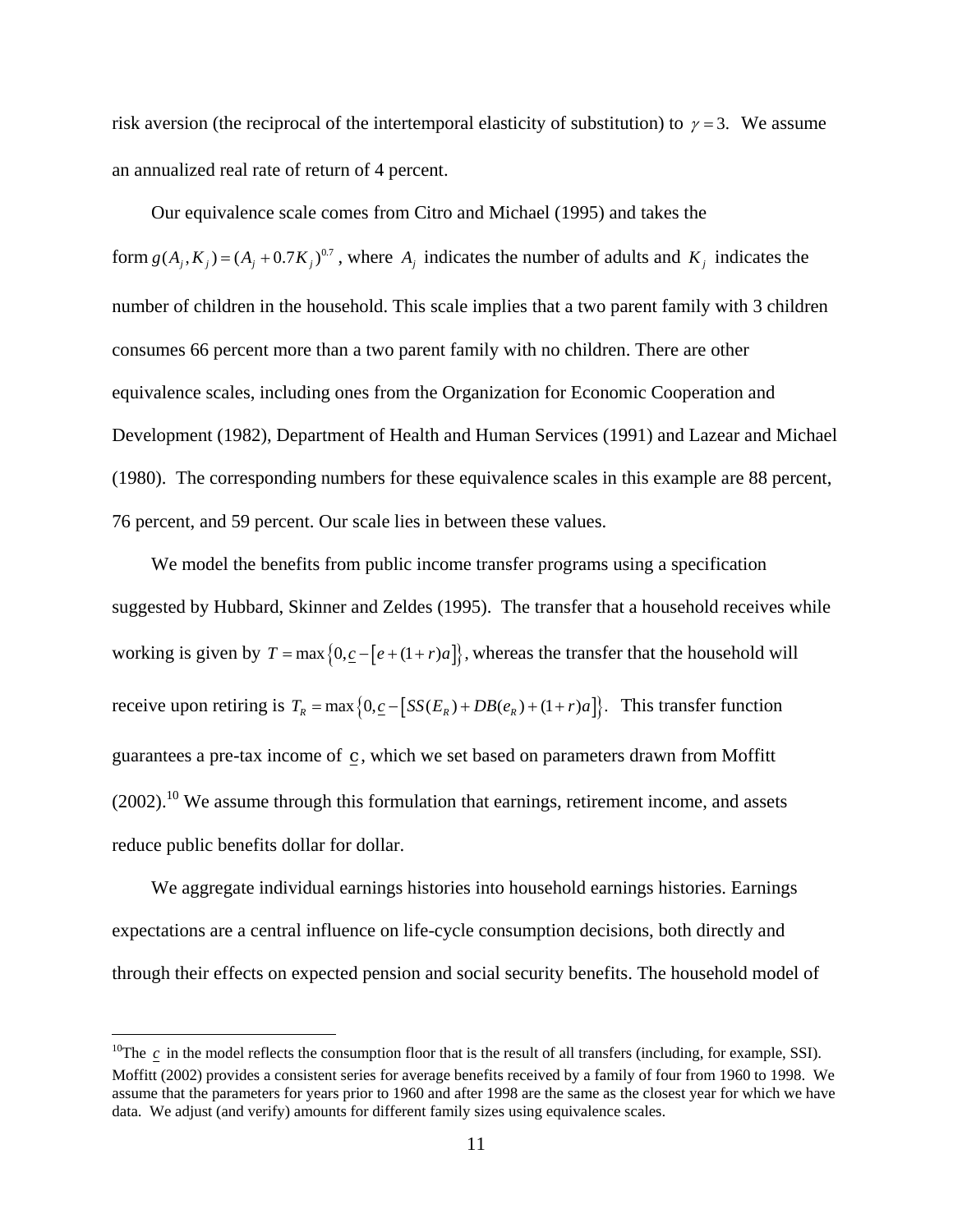log earnings (and earnings expectations) is  $\log e_j = \alpha^i + \beta_1 AGE_j + \beta_2 AGE_j^2 + u_j$ , where

 $u_j = \rho u_{j-1} + \varepsilon_j$  and  $e_j$  is the observed earnings of the household *i* at age *j* in 2004-dollars,  $\alpha^i$  is a household specific constant,  $AGE_j$  is age of the head of the household,  $u_j$  is an AR(1) error term of the earnings equation, and  $\varepsilon_j$  is a zero-mean i.i.d., normally distributed error term. The estimated parameters are  $\alpha^i$ ,  $\beta_1$ ,  $\beta_2$ ,  $\rho$ , and  $\sigma_{\varepsilon}$ . Mean (unadjusted) values are -0.29, 0.44, -0.006; 0.72; and 1.4 respectively.

 We divide households into six groups according to marital status, education, and number of earners in the household, giving us six sets of household-group-specific parameters.<sup>11</sup> Estimates of the persistence parameters range from 0.69 for one-earner married couples without college degrees to 0.74 for married households with two earners, in which the highest earner has at least a college degree.

The specification for out-of-pocket medical expenses for retired households is given by

$$
\log m_t = \beta_0 + \beta_1 AGE_t + \beta_2 AGE_t^2 + u_t,
$$

 $u_t = \rho u_{t-1} + \varepsilon_t, \ \varepsilon_t \sim N(0, \sigma_{\varepsilon}^2),$ 

where  $m_t$  is the household's out-of-pocket medical expenses at time  $t$  (the medical expenses are assumed to be \$1 if the self-report is zero or if the household has not yet retired),  $AGE<sub>t</sub>$  is age of the household head at time t,  $u_t$  is an AR(1) error term and  $\varepsilon_t$  is white-noise. The parameters to be estimated are  $\beta_0$ ,  $\beta_1$ ,  $\beta_2$ ,  $\rho$ , and  $\sigma_{\varepsilon}$ . We estimate the medical-expense specification for four groups of households: (1) single without a college degree, (2) single with a college degree, (3)

 $\overline{a}$ 

<sup>&</sup>lt;sup>11</sup>The six groups are (1) single without a college degree; (2) single with a college degree or more; (3) married, head without a college degree, one earner; (4) married, head without a college degree, two earners; (5) married, head with a college degree, one earner; and (6) married, head with a college degree, two earners. A respondent is an earner if his or her lifetime earnings are positive.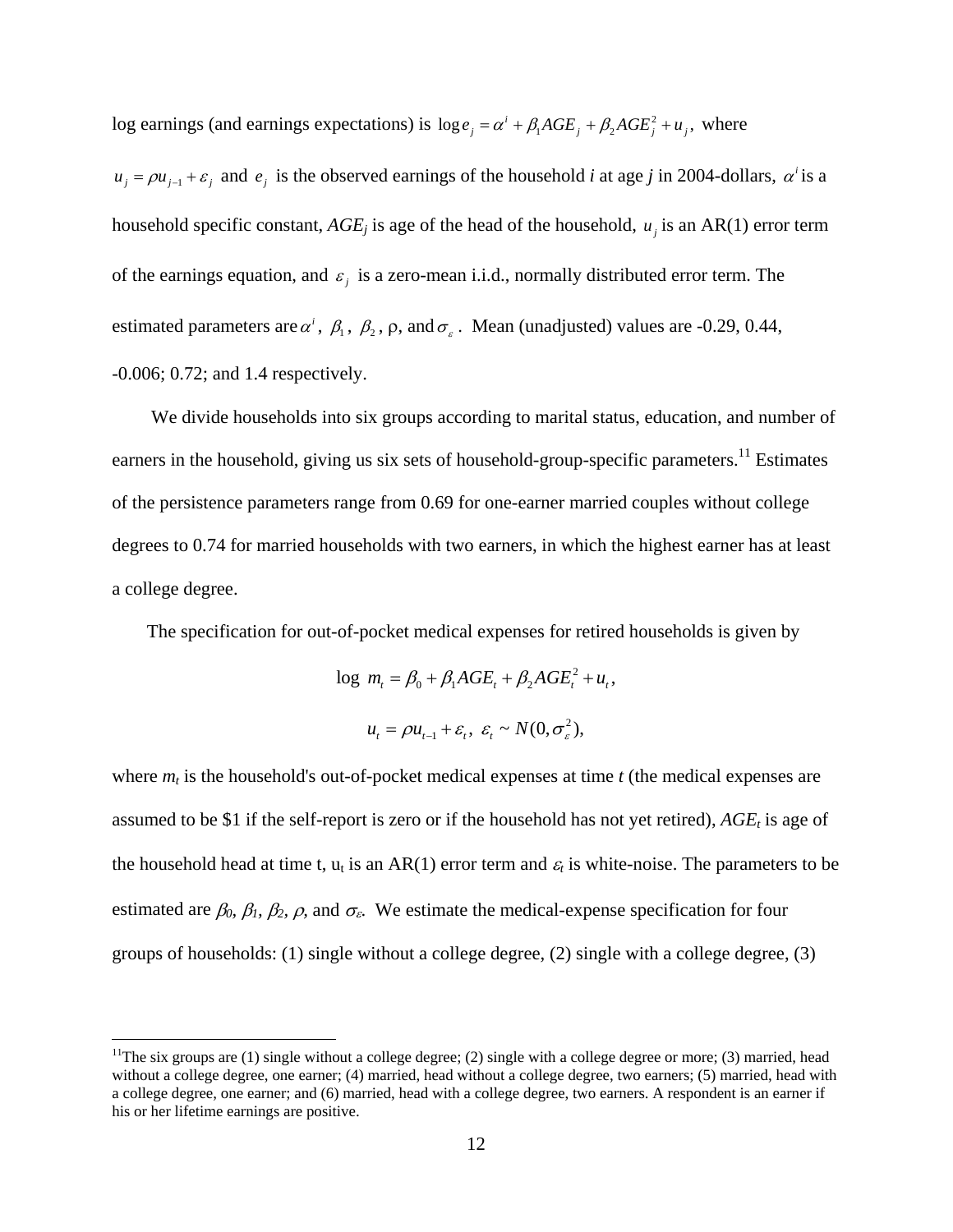married without a college degree, and (4) married with a college degree, using eight waves of the HRS. They are available on request.

We solve the dynamic programming problem by linear interpolation on the value function. For each household in our sample we compute optimal decision rules for consumption (and hence asset accumulation) from the oldest possible age ( *D* ) to the beginning of working life ( *S* ) for any feasible realizations of the random variables: earnings, health shocks, and mortality. These decision rules differ for each household, since each faces stochastic draws from different earnings distributions (recall that the earning expectation parameter,  $\alpha^i$ , is household specific). Household-specific earnings expectations also directly influence expectations about social security and pension benefits. Other characteristics also differ across households: for example, birth years of children affect the scale economies of a household at any given age (as determined by the equivalence scale). Consequently, it is not sufficient to solve the life-cycle problem for just a few household types.

#### *Sample Restrictions*

1

 Our initial 2004 HRS sample has 8,513 households that match to social security earnings histories. As explained earlier, these earnings histories are a necessary input to our optimal wealth calculations. Besides requiring social security earnings data, $12$  we make one additional strong sample restriction. In this paper we examine households in which the primary earner is retired (and the self-reported year of retirement is 2004 or earlier) and at least one adult in the household has at least 30 years of social security earnings. The resulting sample has 2,996 households.

 $12$  There is some, though limited, evidence from earlier HRS waves that those refusing to allow access to their social security earnings records do not differ in observable characteristics from those who do allow access. Haider and Solon (2000), for example, briefly examine selection issues that arise with the restricted earnings data from the original HRS cohort and conclude "As far as can be told from observable data, the HRS Social Security earnings sample seems to be reasonably representative."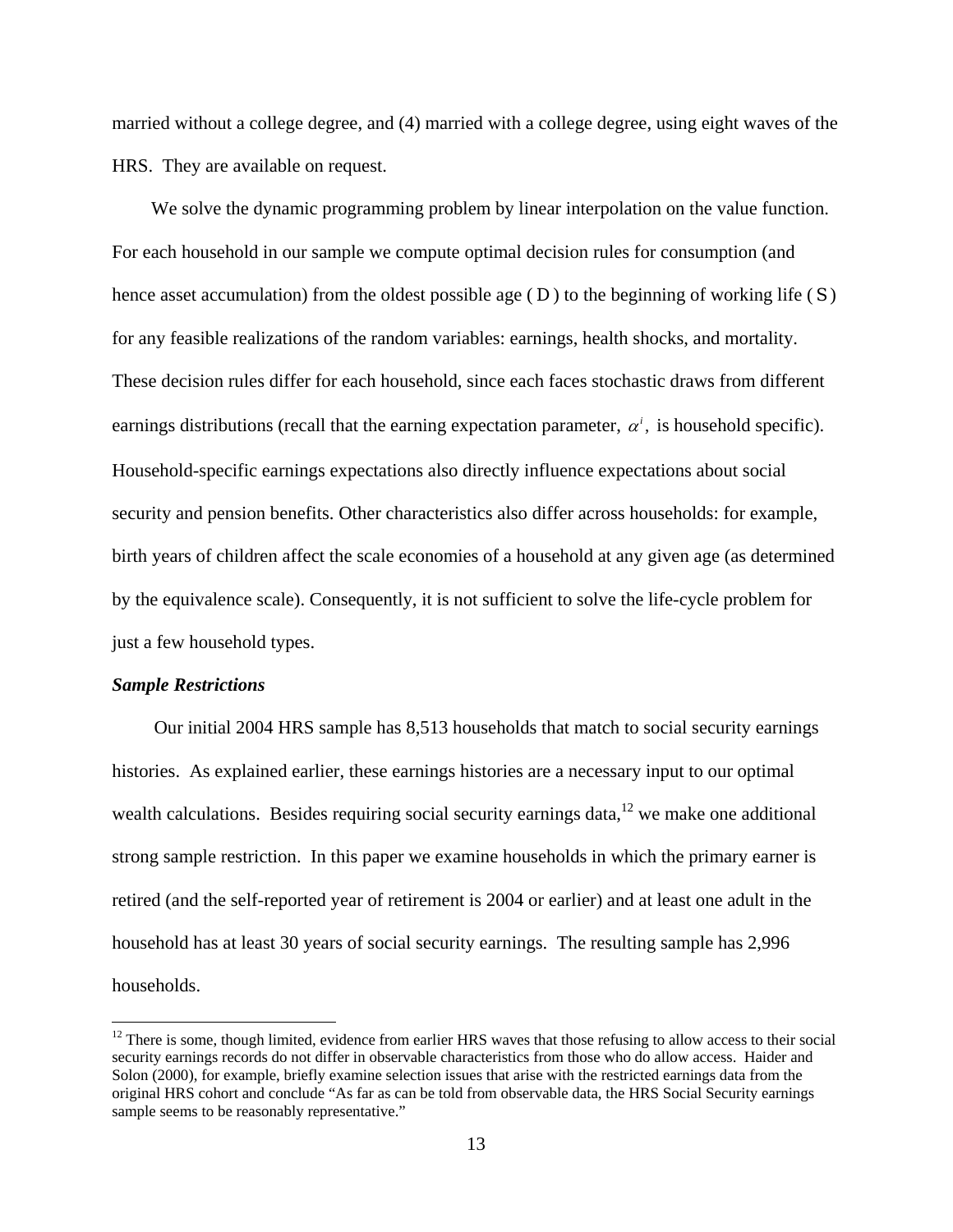There are two reasons for our sample restriction. Once we have calculated optimal wealth for retired households, it is straightforward (though computationally demanding) to calculate optimal wealth for households prior to retirement. Indeed, we have done so in other work. But these younger households are less useful in our effort to investigate optimal replacement rates, since they have additional years over which they will be accumulating wealth. Moreover, the years prior to retirement are, in many cases, high-saving years, since children are typically out of the house and earnings are often high, relative to their average lifetime levels. Consequently, replacement rates based on optimal wealth for non-retired households will be understated, since they fail to reflect the more-rapid than typical wealth accumulation between the time we observe households in the data and their retirement date. We could forecast earnings for households up to their expected date of retirement (indeed, the model requires households to have expectations over future earnings paths), but these earnings estimates may have substantial error. Instead, we take the simpler approach of simply dropping households if they are not retired.

 For many of our calculations, we also require one adult in the households to have at least 30 years of earnings in the social security data. Our assumption is that those who do not meet this condition were much more likely than others to have some period of disability or other sources of income not covered by the social security system. Because we do not have information on transfer payments prior to 1992 (the first wave of the HRS) or on earnings outside the social security system, we will not have good measures of average or late-in-life earnings, and hence our replacement rate calculations will not accurately reflect household's circumstances.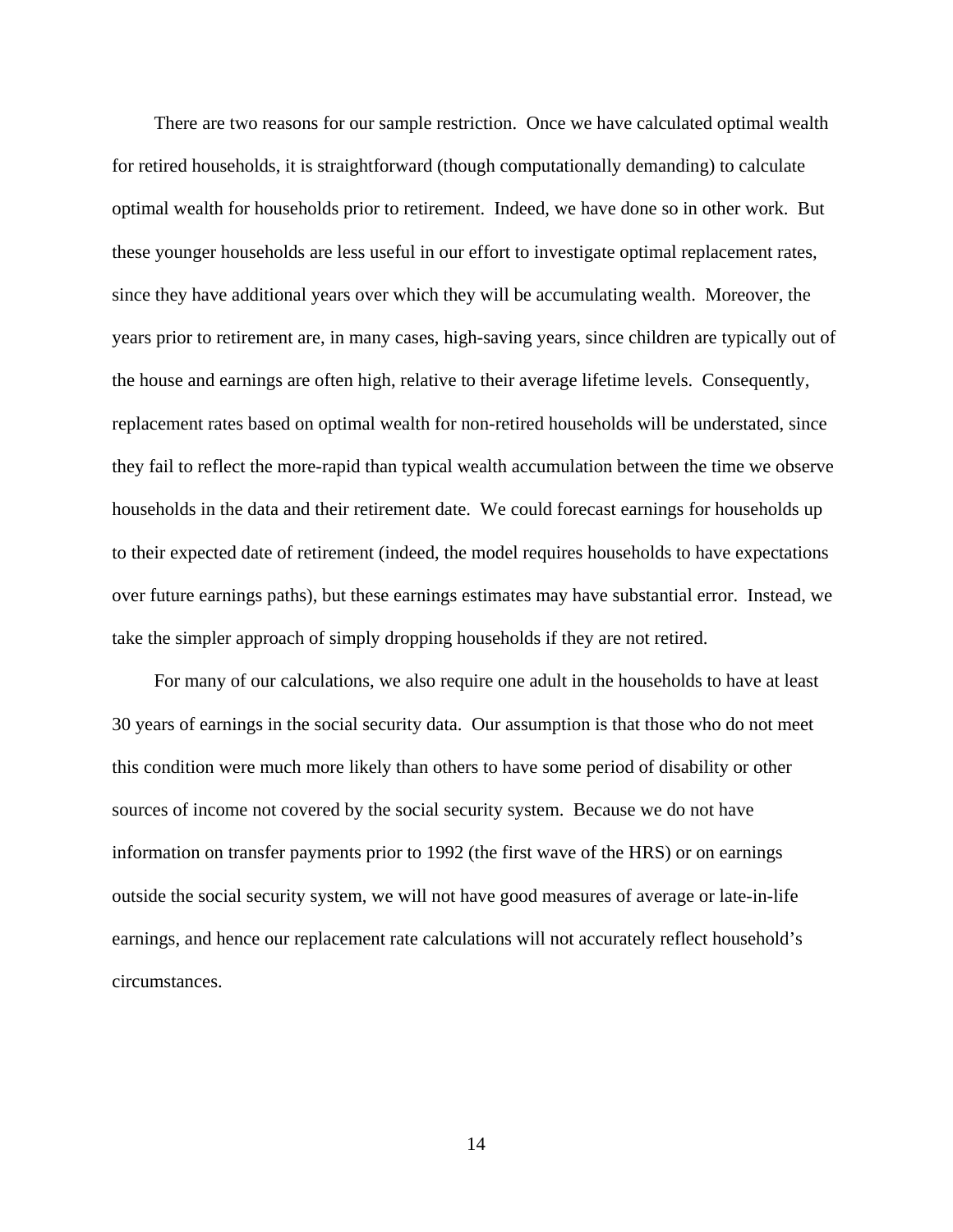#### **IV. Replacement Rate Results**

 The model described above, applied to HRS data on family structure and earnings realizations, produces estimates of optimal wealth. Moreover, the earnings realizations and details on DB pensions yield expectations of Social Security and DB pension benefits. These benefits in the model are computed as annual values. When calculating optimal replacement rates, we use these *expected* values rather than their actual values since optimal (non-pension, non-social-security) wealth is computed given these expectations. Given the restricted earnings data from the Social Security administration, our estimates of Social Security benefits are quite accurate.

We annuitize optimal wealth (into annual values) using a standard formula for annuities  $(T-t-1)$ \*  $(1+r)^{(T-t)}$  $Flow = \frac{Stock * r}{(1+r)^{(T-t-1)}}$  where *r* is an annuitization factor (assumed to be 5 percent real), *T* is the expected date of death, drawn from life tables for men and for women, *t* is the year (in this case,  $2004$ .<sup>13</sup> The numerator for the optimal replacement rate, therefore, is the flow value of annual income that can be drawn from the optimal stock of wealth plus expected annual Social Security and defined pension benefits.

 The denominators of the replacement rate can be calculated in several different ways. We examine two. In the first, we take the sum of annual household earnings, divided by the maximum of a) the number of years between age 25 and the year of retirement (for the highest earner in the family), $^{14}$  or b) the number of years with positive household earnings. We consider the second possibility (total years of positive earnings) because there is clearly some measurement error in the self-reported retirement year, where individuals have years of

 $\overline{a}$ 

<sup>&</sup>lt;sup>13</sup> The life tables we use are at  $\frac{http://www.ssa.gov/OACT/STATS/table4c6.html}{14}$ .<br><sup>14</sup> If age 25 occurs before 1951, we count the years between 1951 and the year of retirement, since we only have earnings data beginning in 1951.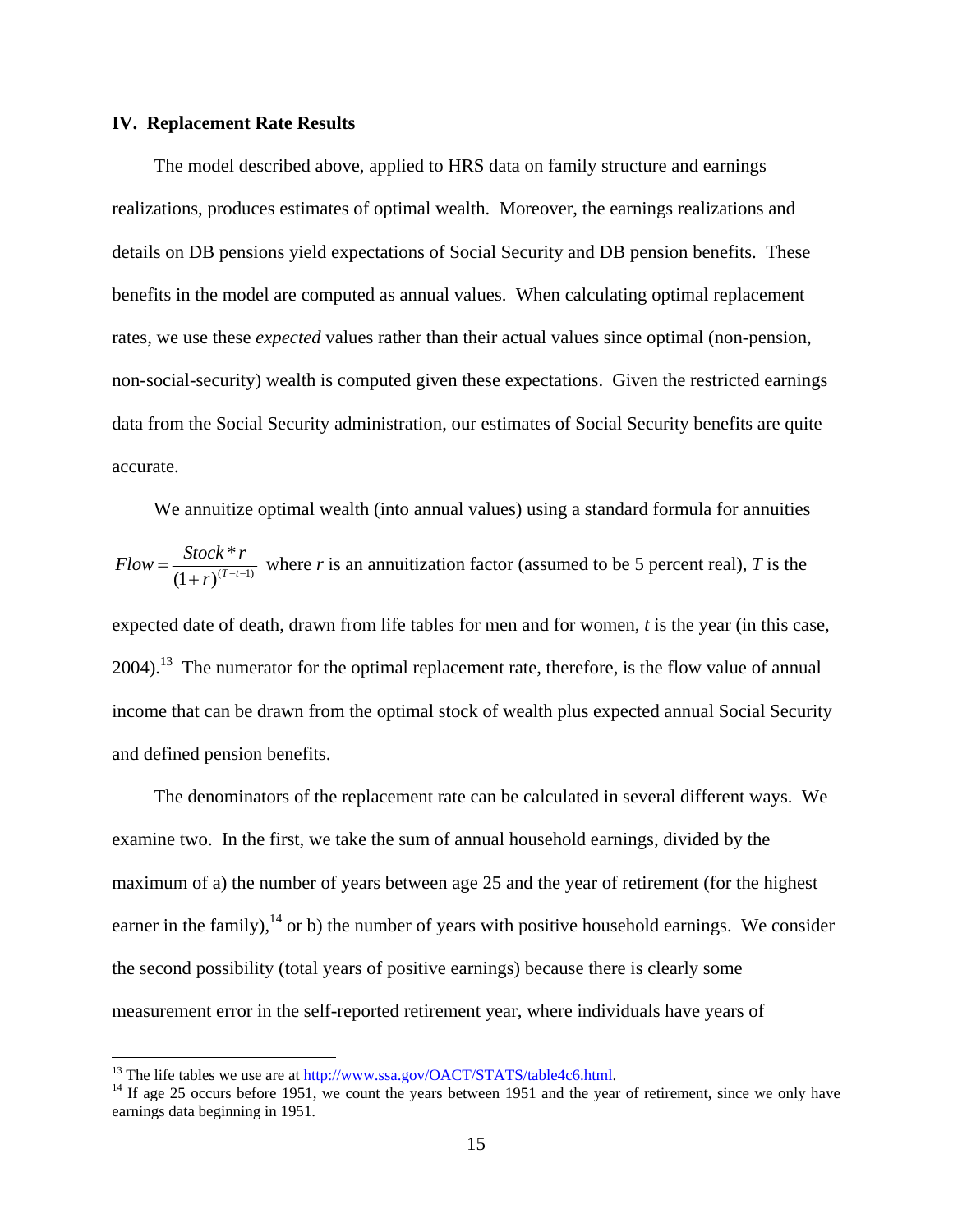substantial earnings after retirement. The median value of the first measure is \$34,672, the average is \$35,341, in real 2004 dollars. Average lifetime income is commonly used when calculating replacement rate targets.<sup>15</sup>

 The second denominator corresponds to earnings in the last 5 years prior to retirement, though we make one modification. Typical age-earnings profiles in the HRS data begin falling as households get into their 50s. Moreover, it appears that some households ease into retirement, where earnings immediately prior to retirement fall substantially relative to their average annual levels. Consequently, we take the average of income in the ninth through fifth year prior to retirement. The specific five-year window does not matter much, as long as it is not closer to the actual retirement date. Its median value is \$37,288, its mean value is \$42,163, again in 2004 dollars.

 Optimal retirement resources, of course, do not vary according to the denominator of the target replacement rate. The consequence of altering the denominator, therefore, is to scale the target downward when we use the average of 5 relatively high-earning years, compared to a target replacement rate calculated using average annual income.

 We also emphasize that the appropriate treatment of housing is not an issue for this study. We are simply calculating the flow of resources, relative to average lifetime income (or relative to 5 high-earning years) that is needed to equate the discounted marginal utility of consumption over time. *How* households choose to finance that consumption – whether drawing on all, some, or no housing equity to do so – is a topic for another paper.

 $\overline{a}$ 

<sup>&</sup>lt;sup>15</sup> See, for example, Boskin and Shoven (1984), Munnell, Webb, and Delorme (2006), U.S. GAO (2007), Brady (2008).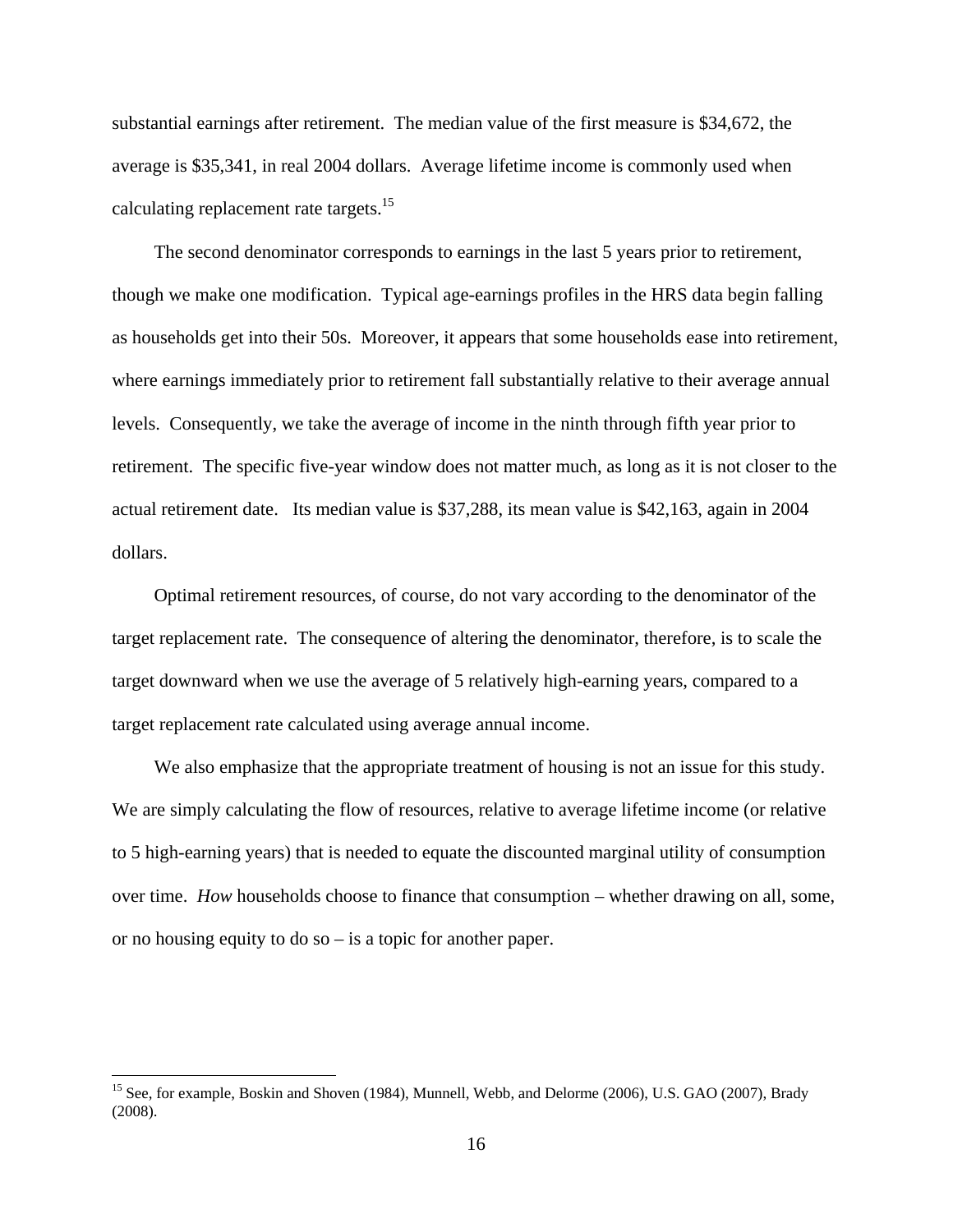#### *Replacement Rate Results*

 The median optimal replacement rate target using average lifetime income in the denominator is 0.68, which is consistent with the common financial planning advice that target replacement rates lie between 70 and 85 percent. When the denominator is the average of five high years of income, the median replacement rate is 0.57.

 Tables 1 through 3 show the simple bivariate relationship between our two replacement rate measures and household characteristics. In Table 1 we show the relationship between household lifetime earnings decile and optimal replacement rates. Because we restrict our analysis to household with at least 30 years of earnings, we drop many families that end up in the lowest and second lowest lifetime income deciles. Hence we combine the bottom three deciles in Table 1. The pattern with respect to average lifetime income (column 1), which we think are the easiest to interpret, is U-shaped. The optimal median target replacement rate in the bottom 3 deciles is 0.72. It then is 0.58 in decile 4 and rises monotonically with income to its maximum value of 0.76 in the highest lifetime income decile. As will be made clear in the next two descriptive tables, it is inappropriate to focus on the bivariate relationships, as they fail to account for several factors that should affect replacement rates. Put differently, we know, for example, that marital status will affect optimal replacement rates. Life expectancy will be longer for couples, particularly if the male has the highest earnings and is married to a younger woman. Marital status is strongly correlated with lifetime income.

 Table 2 shows optimal replacement rates by marital status and educational attainment (of the person with the highest earnings in the household). The top panel shows the optimal median replacement rate for singles is 0.55, while it is 0.75 for married couples. Our result for married couples is nearly identical to the 0.72 result reported in Engen, Gale and Uccello (1999), which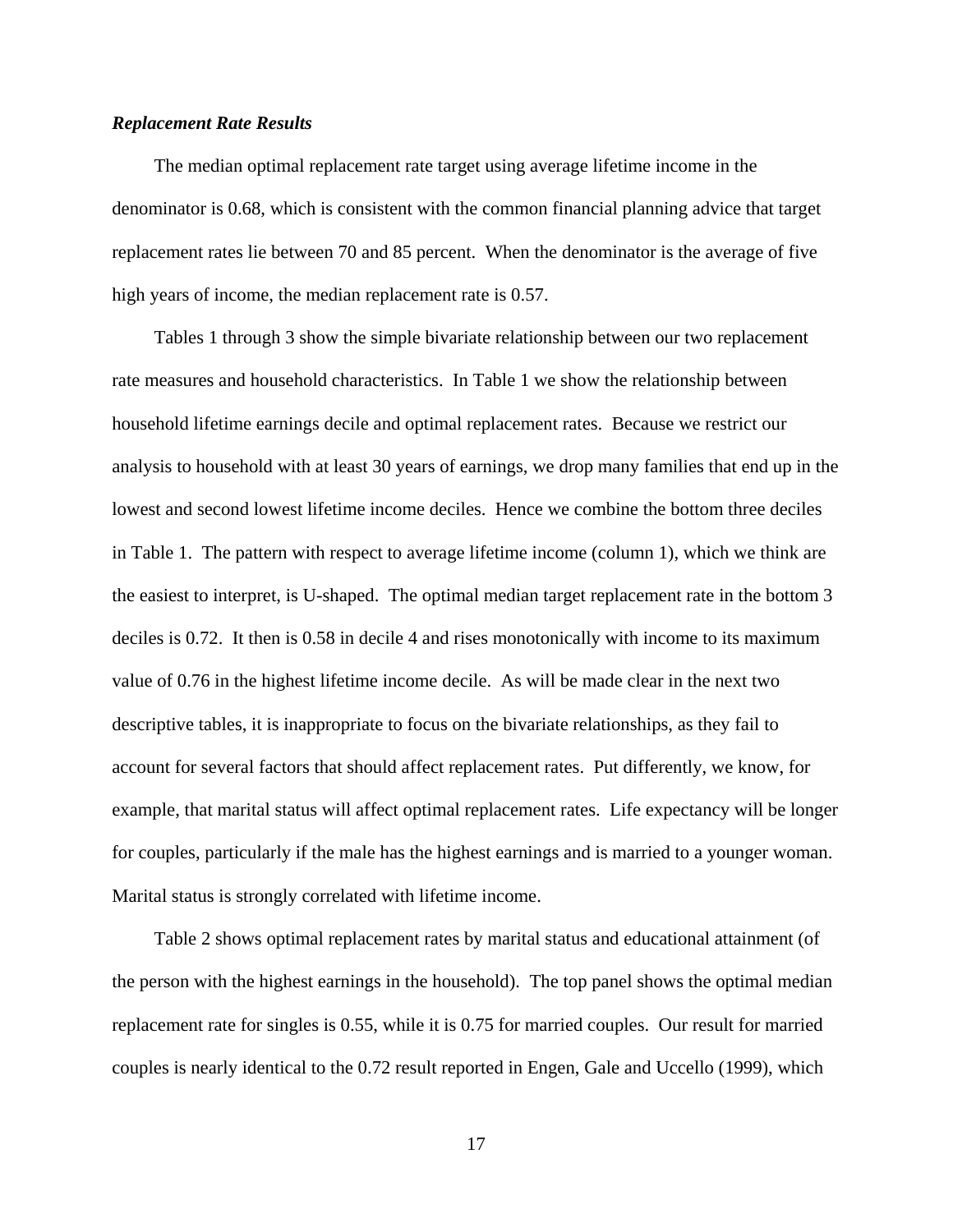is also for married couples with employed husbands. The top panel of Table 2 highlights one major problem associated with conventional target replacement rate advice – single individuals can reasonably have lower optimal target replacement rates. They have lower consumption needs than a two-person household. They likely have a shorter planning horizon, since the expected lifespan of two people is longer than it is for one person, even with identical ages and characteristics.

 The second panel of Table 2 shows a monotonically increasing set of optimal target replacement rates with educational attainment (the GED category is relatively uncommon in these data). Optimal target replacement rates increase from 0.57 to those with less than a high school degree to 0.90 for those with a college degree or more. As with the results in Table 1, education is surely correlated with other characteristics that will affect replacement rates, so it would be a mistake to over-interpret the Table 2 thresholds.

 Table 3 shows the relationship between children and optimal target replacement rates. As emphasized in Scholz and Seshadri (2009) children are another factor that should affect optimal wealth accumulation. More resources will be needed to equate the discounted marginal utility of consumption in retirement for a married couple with no children compared to an otherwise identical married couple with four children, after the children have left the house. Table 3, however, shows a relatively constant pattern of optimal target replacement rates, except for a very low target replacement rate for households with no children. Again, like the qualifications that accompany the first two tables, the bivariate relationships are difficult to interpret.

 The most important result from the first three tables is that there are substantial differences in optimal target replacement rates between single and married households.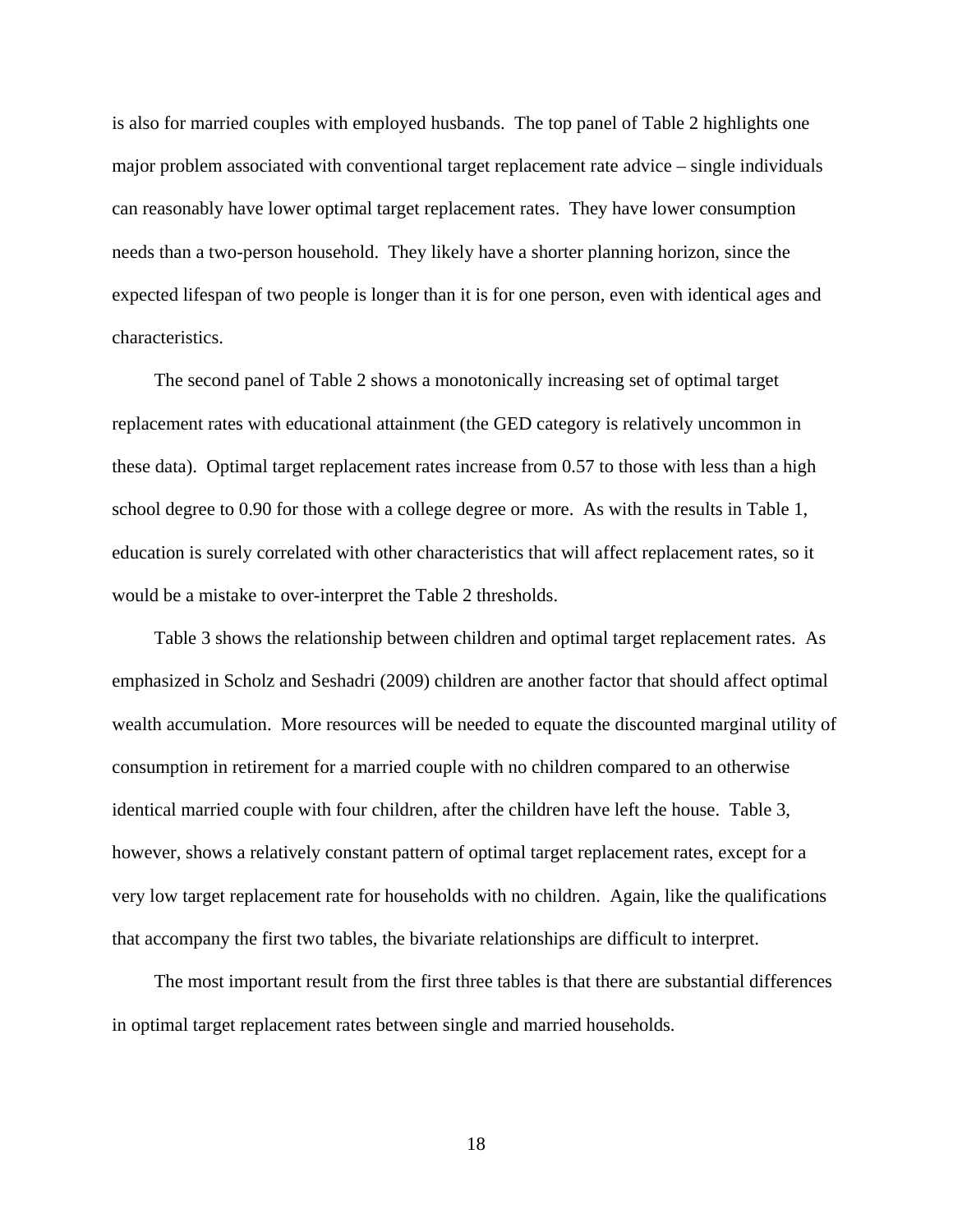#### *A More Nuanced Look at Replacement Rates*

 The existing literature points to some reasons why we would expect to see variation in replacement rates in a lifecycle framework, even when there is no heterogeneity in preferences that might lead some households to be less willing than others, for example, to consume housing wealth. Replacement rates for a married couple need to be higher than for an otherwise identical single person, both because of couples' greater expected medical expenses in retirement and because of longer expected longevity for at least one partner.

 Our discussion at the beginning of the paper repeated the commonly held view that replacement rates of low-income individuals and families would need to be higher than replacement rates for high-income individuals and families, because the reduction (relative to their levels during the working year) in saving and taxes in retirement would be smaller for lowincome individuals and families.<sup>16</sup> These features are present in our model as well, and work in the commonly assumed direction. They are dwarfed, however, by two other considerations that have received less attention in the literature.

 The first has to do with the pattern of federal taxes over time. It is well-known that federal marginal income tax rates have fallen sharply over time. Average tax rates also fell substantially over the years covered by our data (see, for example,

http://www.taxpolicycenter.org/taxfacts/Content/PDF/family\_inc\_rates\_hist.pdf). This reduction in average effective tax rates has a substantial effect on optimal replacement rates. Over the period we study, high-income households needed *lower* replacement rates to equate the discounted marginal utility of consumption over time than low-income households, because of their substantial reduction in average effective tax rates. Of course, the opposite point applies

<sup>&</sup>lt;sup>16</sup> The magnitude of differences in work expenses between low- and high-income individuals and families is less clear to us. Work expenses are not included in our lifecycle model.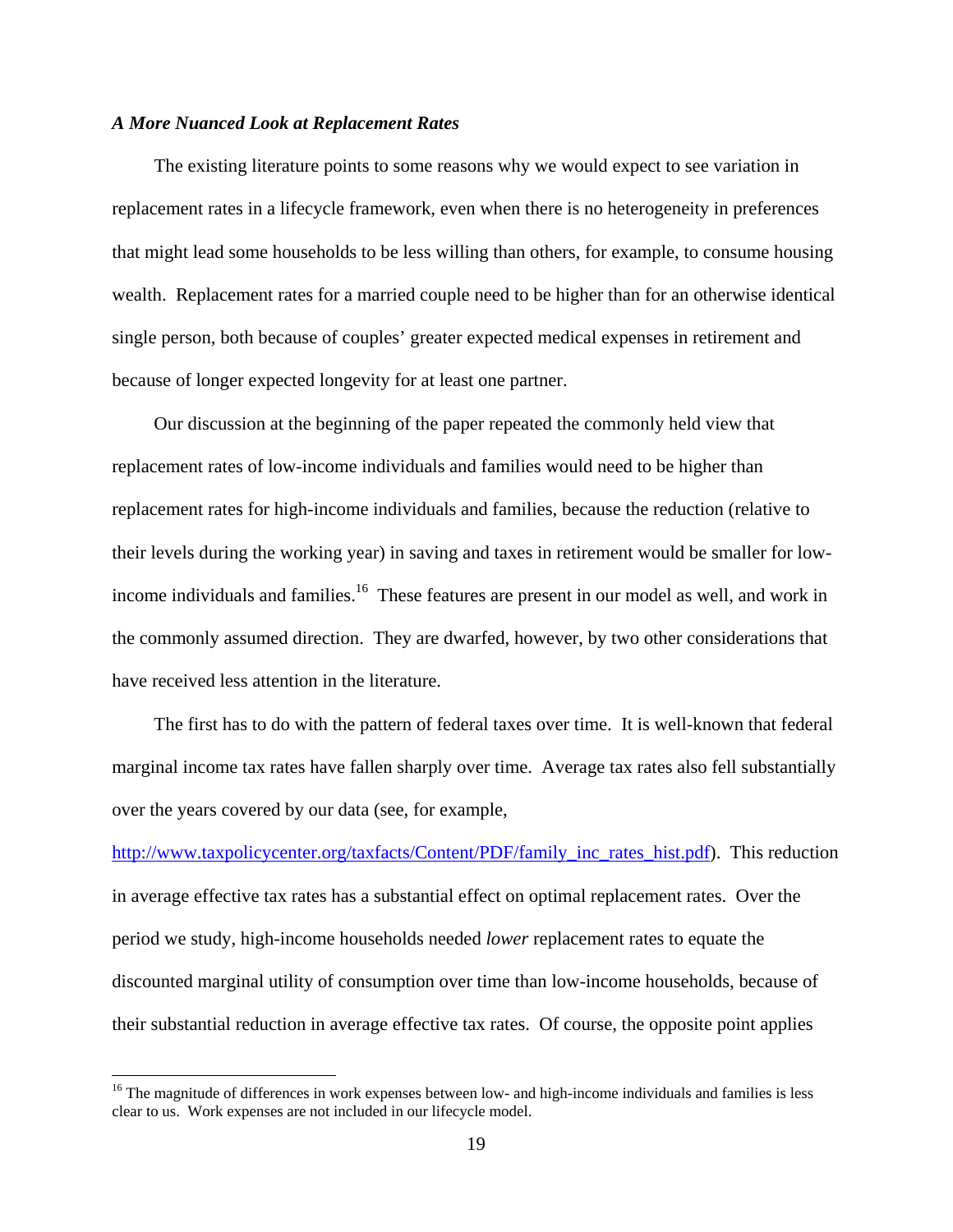going forward: if one expects future taxes to rise, optimal target replacement rates for highincome households should reflect those expectations.

 The second important consideration has to do with the timing of earnings shocks. Shocks to earnings have considerable persistence (as mentioned above, the persistence parameter is estimated to be around 0.7). Consequently, a household that gets a strong positive late-in-career earnings shock would be expected to have replacement rates that are higher than the average of pre-retirement earnings. Similarly, a negative late-in-career shock could cause living standards to be sharply revised downward in retirement. The pattern of earnings realizations is particularly important after the period when children leave the household. Children increase the consumption needs of the household: hence, households will do less retirement wealth accumulation when children are present than they otherwise would do. Earnings shocks from the late 40s to mid-to-late 50s can have a very substantial effect on optimal replacement rate targets.

 Medical expenses can also push optimal target replacement rates up for high-income relative to low-income households. A "Medicaid-like" safety net program in the model covers medical expenses for families with health shocks and insufficient private wealth to cover them. Consequently, a low-income household need not accumulate to "self-insure" against out-ofpocket medical expenses. High-income households do self-insure.

These factors combine to result in a very wide range of optimal replacement rates. The  $10<sup>th</sup>$ percentile target replacement rate is 0.23 using average lifetime income and is 0.20 using five high years of income. Households with very low optimal replacement rates are more likely to be single, have several children, and have negative late-in-career earnings shocks relative to other households. The  $90<sup>th</sup>$  percentile replacement rate is 2.16 using average lifetime income and is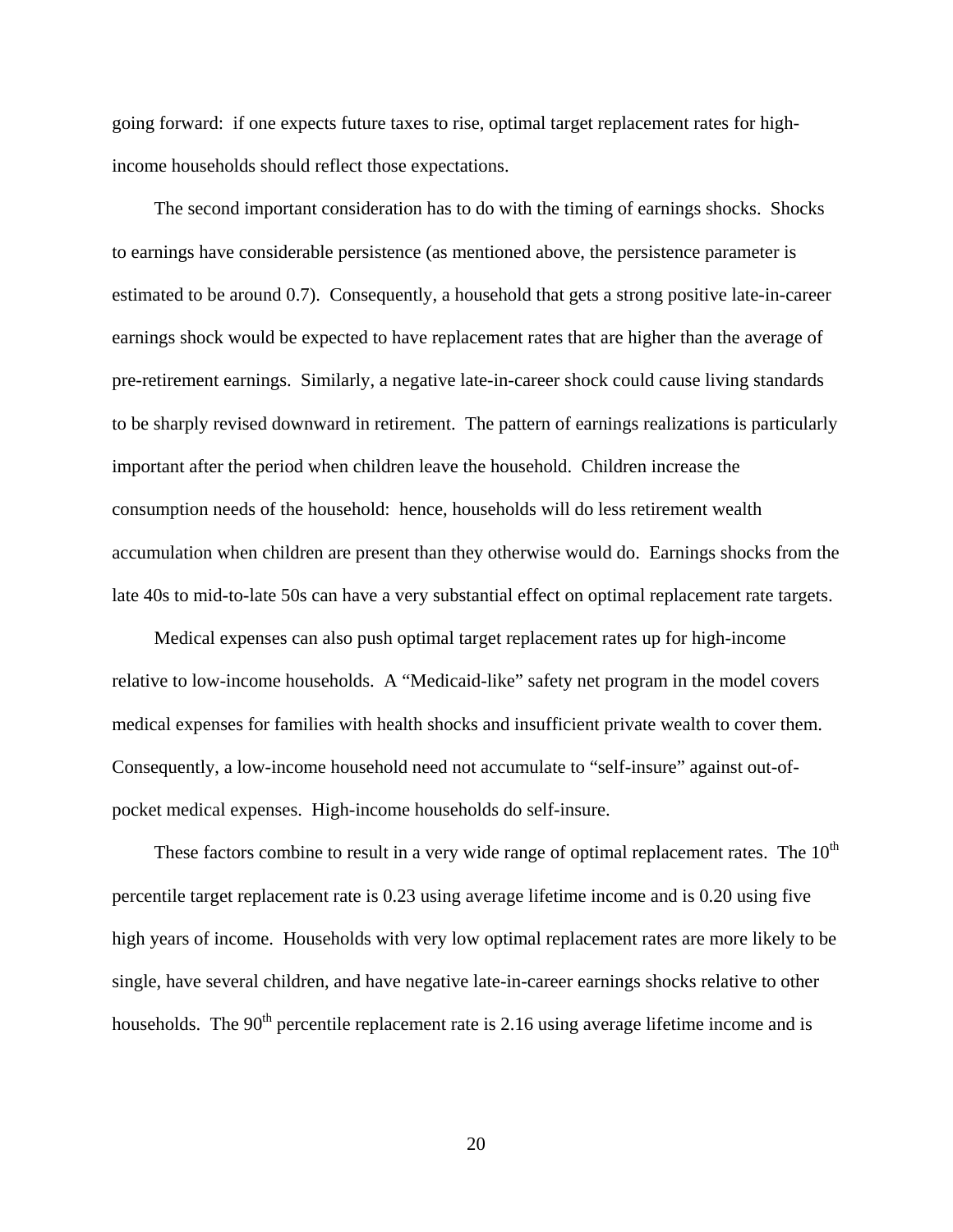2.40 using five high years of income.<sup>17</sup> Households in this group are disproportionately likely to be low-income, married, have few children, and have substantial positive late-in-career earnings shocks relative to other households.

 What is clear from this discussion is that the substantial variation in optimal target replacement rates presents a challenge for developing sensible replacement rate rules of thumb. Conventional advice may overstate optimal targets by a factor of two, or understate retirement consumption needs by a factor of three depending on the idiosyncratic experiences of households.

 To look more closely at the factors that account for the variation in replacement rates, we estimate median regressions, separately for single and married households. We condition on the decile of the lifetime earnings distribution, leaving the bottom four deciles as the excluded category. We condition on cohort of the HRS, with 17 percent of the sample being in the AHEAD cohort, 18 percent in the Children of Depression Age cohort, 59 percent in the original HRS cohort, and the rest from the War Babies and Early Boomer cohorts (there are far fewer households from the latter groups because of our restriction that sample members must be retired). We also include age, gender of the highest earner in the household, indicator variables for race, educational attainment, and number of children (with 0 being the excluded category). We estimate quantile regression models (focusing on the median) to minimize the influence of outliers, given the dispersion discussed above.

Table 4 shows median regression estimates for married couples. There are several striking patterns in this table. First, optimal target replacement rates for married couples are substantially lower in the top 3 lifetime income deciles than they are in the first four deciles, conditioning on

 $\overline{a}$ 

<sup>&</sup>lt;sup>17</sup> Caution is needed in interpreting the high five-year income results since we mechanically choose the 9<sup>th</sup> to 5<sup>th</sup> years prior to retirement. If earnings were particularly low in those years, the optimal replacement rate will be inappropriately high.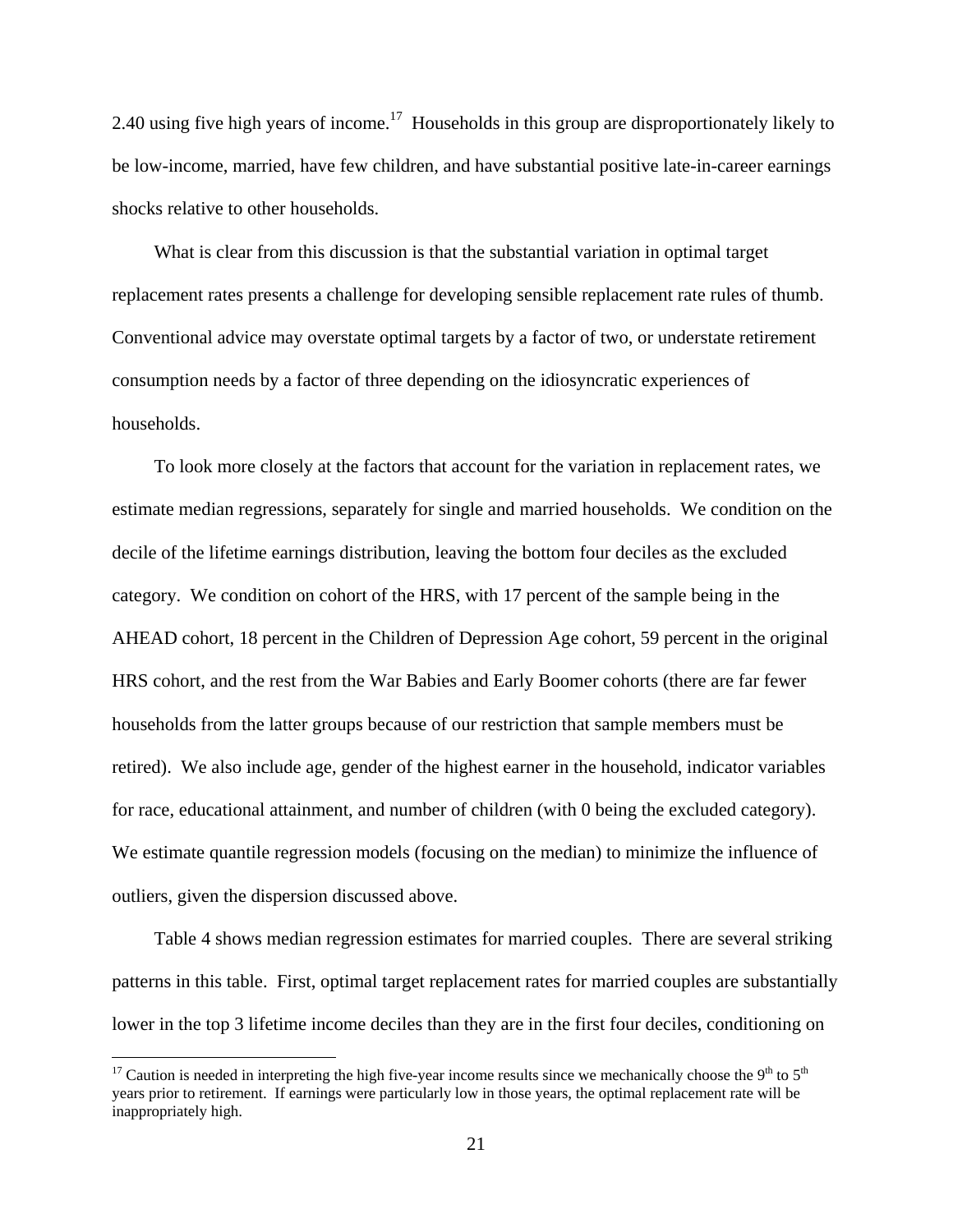education, race, children and other factors. This pattern is largely driven by the evolution of average effective tax rates experienced by high-income households in our sample. As average effective tax rates decline, all else being equal, high-income households need less to equate the discounted marginal utility of consumption across time.

 The second strong correlation in Table 4 is the positive, significant coefficient on age. This is largely driven by the pattern of medical expenses observed in the data. Out-of-pocket medical expenses increase with age. Moreover, these shocks are persistent. Optimal wealth decumulation patterns will reflect this, and life-cycle households (particularly affluent ones) will preserve resources in order to maintain their discounted marginal utility of consumption, given (the higher) expected medical shocks. The positive coefficient on age reflects this phenomenon.

 The third strong positive correlation is between the optimal target replacement rates and educational attainment (again conditioning on lifetime income decile, age, and other covariates). Education is correlated with two things that affect replacement rates. The most important is the pattern of earnings shocks. Conditioning on lifetime income decile and other characteristics, the likelihood of receiving a positive income shock is positively correlated with education. Thus, the high education types are more likely to get positive late-career income shocks (holding income decile constant) than those with lower educational attainment. Out-of-pocket medical expenses (and their expectation) also appear to be positively correlated with education.

 Once we condition on age, there are no significant differences in replacement rate across HRS cohorts. Married couples where a female is the primary earner have lower optimal target replacement rates than couples where a male is the primary earner. Similarly, black couples have lower optimal target replacement rates. Both factors appear to be driven by patterns of latecareer earnings realizations, though other factors related to household demographics and medical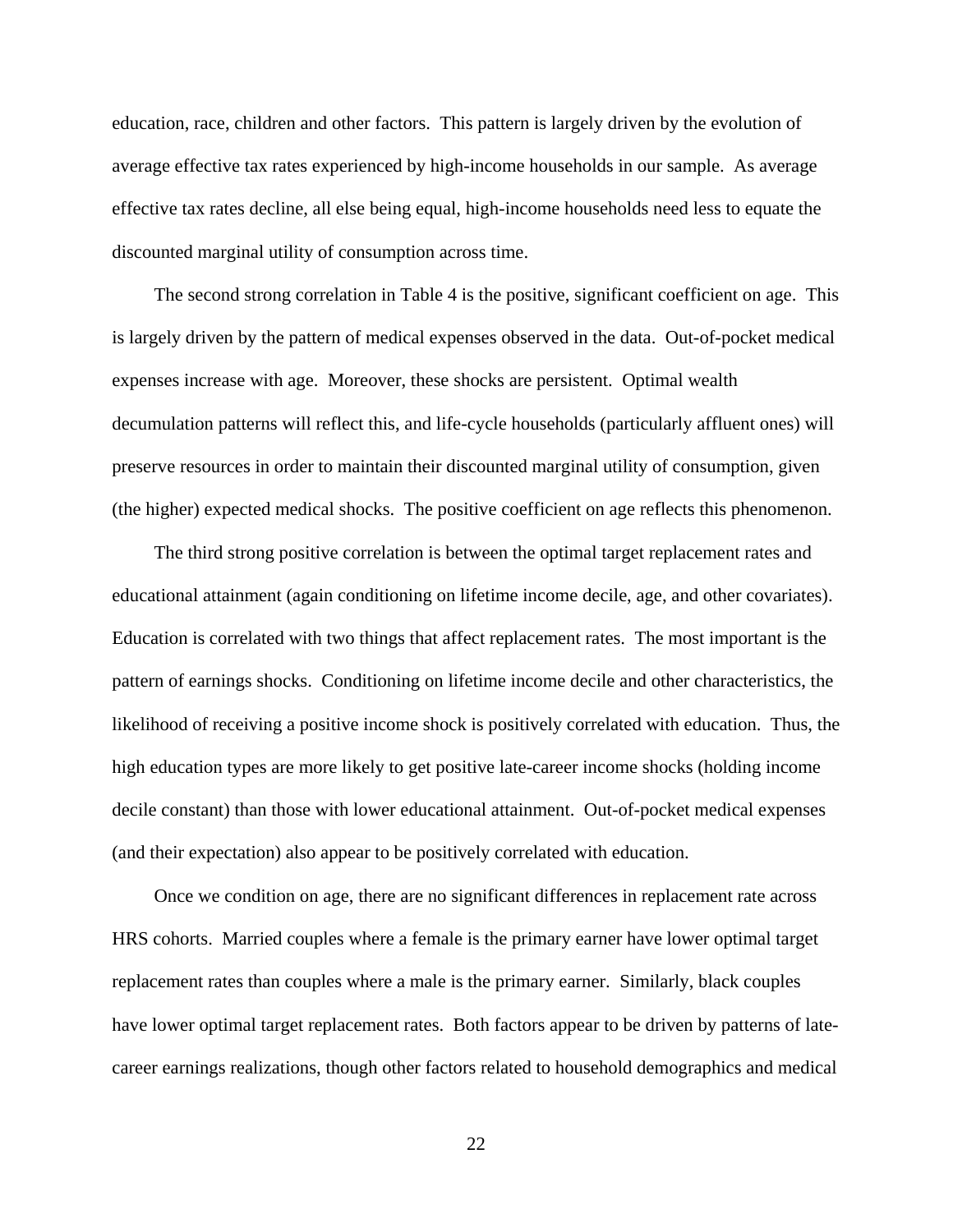expense shocks also contribute to the result. But broadly speaking, these family types are more likely than others to receive negative late-career earnings shocks, which reduce target replacement rates.

 In Scholz and Seshadri (2009) we provide a detailed analysis of how children affect optimal wealth accumulation. In addition to model-based results, we show reduced form regression evidence of the effects of children on observed wealth in the HRS data. Those regressions included a detailed set of household characteristics as well as individual earnings histories (and their square). In the more parsimonious specification shown in Table 4, children have an insignificant effect on replacement rates. Our earlier work shows that they matter. As noted earlier, households with many children would be expected to have lower optimal target replacement rates than households with fewer children, all else being equal. But households with many children may have larger positive late-career earnings shocks than others and may have younger partners, which would lead to higher optimal target replacement rates. The net effect of these considerations appears to offset one another when we fail to account for earnings realizations in a detailed way.

 Table 5 shows similar results for singles. Incomes for singles are much lower than they are for couples, so few singles are in the top lifetime income deciles. Otherwise, the results for singles are very similar to those for married couples. The only important difference is that the sign on "gender" for the optimal target replacement rates flips and is positive and significant (when measured using average income). This is easily understood – females (coded as "2" while males are coded as "1") have longer life expectancies and so, conditioning on lifetime income decile, age, education, and other characteristics, must have greater wealth to cover their longer expected lifetimes.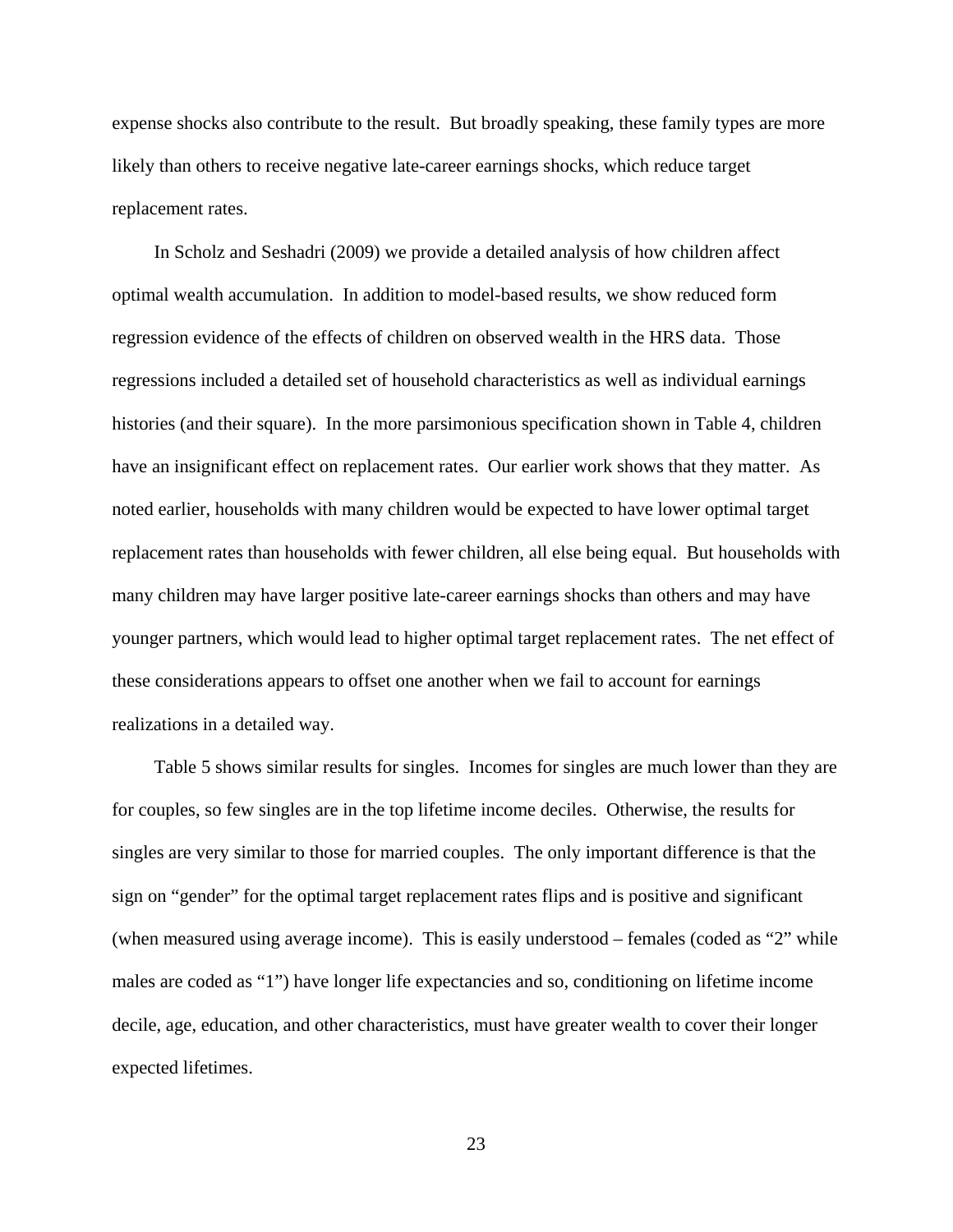#### *Online Financial Calculators*

 As documented in footnote 4, a number of online tools exist to help households assess the adequacy of their savings given a retirement income goal. Adequacy in this context is determined through a mechanical application of target replacement rates. The user provides basic financial information such as current income, level of current savings, the expected rate of return on this savings, expected age at retirement and estimates of Social Security benefits, pension income and life expectancy.

 The final key input is the percentage of current income that the user would like to maintain in retirement. Typically the calculator provides a user-adjustable default replacement rate ranging from 70 percent (The CNN Money Retirement Planner) to 85 percent (Fidelity myPlan Retirement Quick Check). Besides providing a default value, there is no guidance about how to choose a target replacement rate or the factors upon which the target might depend.

 The idea that a single target replacement rate is appropriate for all households is contrary to the implications of the augmented life-cycle model. The model implies that for a given income class, there is a distribution of optimal replacement rates that depend on factors often ignored by online calculators. For example, the savings requirements of two households with the same earnings profile, retirement age and life expectancy would be given an equivalent target by the online planning tools regardless of whether one household raised five children and other had none.

 The second concern about online financial planning tools is the variance in target replacement rates. Since these targets are developed from rules of thumb, the user is left to their own judgment as to which calculator provides a more accurate goal. The difference in the final assessment between calculators can be significant. For example, consider an individual who is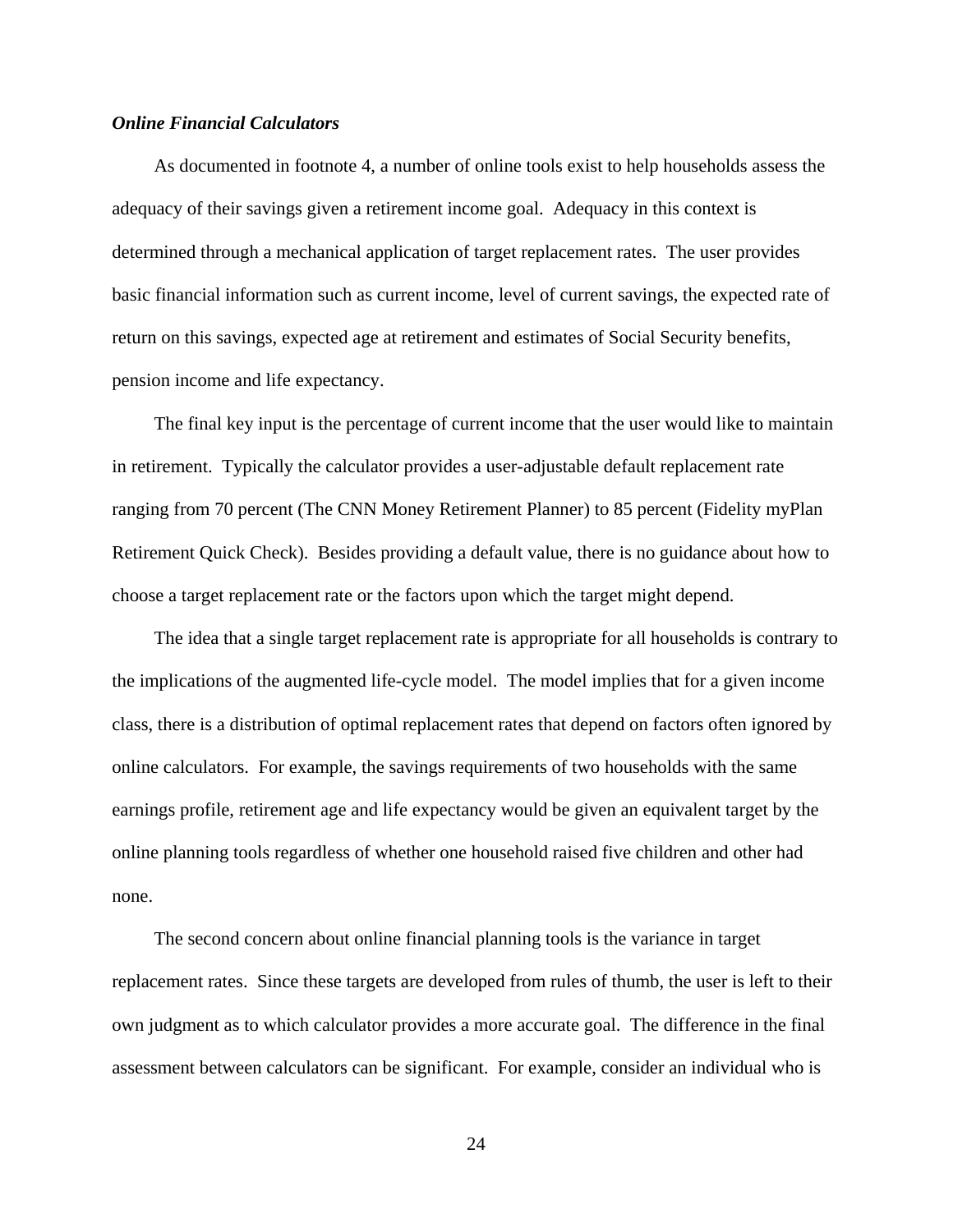50 years old in 2009, has an annual income of \$55,000, who plans to retire at age 65 (in 2024) and live to the age of 87. Using the default replacement rate target of 85 percent, the Fidelity calculator would advise the individual to build up a nest-egg of \$858,787 (in 2024 dollars). The CNN calculator, which uses a 70 percent default replacement rate target, indicates optimal wealth is \$479,400 in 2024 dollars. The range of implied optimal savings is wide, leaving us to question whether the resulting advice is particularly useful.

#### **V. Conclusions**

 We examine optimal target replacement rates for a sample of retired households from the Health and Retirement Study. The sample is restricted to those with at least 30 years of earnings. Our measure of optimal replacement rates comes from a life-cycle model that accounts for uncertainty in earnings, health shocks, and longevity. Crucial inputs for our calculations are earnings realizations, beginning as early as 1951, drawn from restricted access social security earnings records. Our calculations are made for 2004.

 Common financial planning advice suggests target replacement rates should be between 0.65 to 0.90 of preretirement income. We find a median optimal target replacement rate of 0.75 for married couples (and 0.55 for singles). This similarity does not validate the commonly used rules of thumb, however. At most 15 percent of the households in our sample fall into the 0.65 to 0.90 range. Recall, our calculations indicate the amount of social security, DB pension, and other forms of wealth needed to equate the discounted marginal utility of consumption across time. When considering retirement saving adequacy, of course, errors of "oversaving" are perhaps less consequential than undersaving. But at least 48 percent of our sample have optimal target replacement rates below 0.65, the lower bound of the popular financial planning advice. While these households may be happy to hear that their financial futures might be brighter than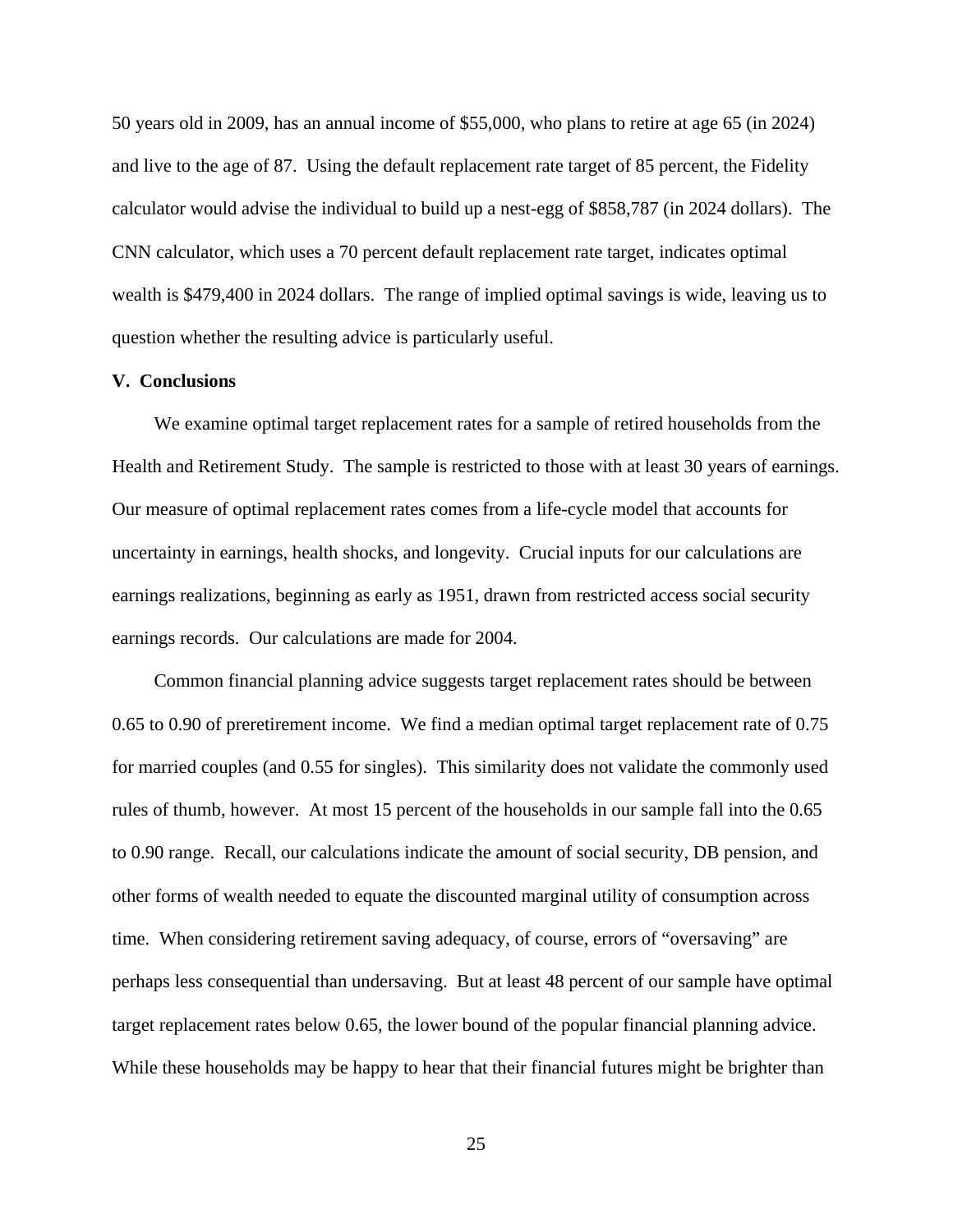conventional wisdom suggests, they may also feel anxiety or have foregone consumption that would increase their wellbeing.

 A large number of factors will affect optimal target replacement rates. Optimal rates will be larger for couples than for singles. The evolution of average tax rates will have a substantial effect on optimal replacement rates. The reduction in average tax rates over the period we study, particularly for affluent households, implies that replacement rates for high-income households are lower than they otherwise would be absent the tax changes. Of course, if taxes increase in the future, replacement rates will need to reflect tax increases that will be borne by high-income households. Earnings shocks, particularly those incurred after children have left the household will also have substantial effects on optimal target replacement rates. Shocks to earnings are common and persistent, which makes durable rules of thumb difficult to formulate. Lastly, as shown in Scholz and Seshadri (2009), children will have a substantial effect on optimal replacement rates. Because fertility is so closely integrated with other factors that affect replacement rates, the effect of children in the simple correlations documented here are muted.

 Given the range of factors affecting replacement rates and the varied experiences of typical households, we are skeptical of the value of common rule-of-thumb target replacement rates, such as those embodied in many web-based financial planning products. We recognize the value of financial education and further understand that the replacement rate is a simple, teachable concept. We nevertheless think more refined guidance is needed to serve households well. While we have not yet solved the problem of what should replace replacement rates, we hope this work is a first step in a more helpful direction.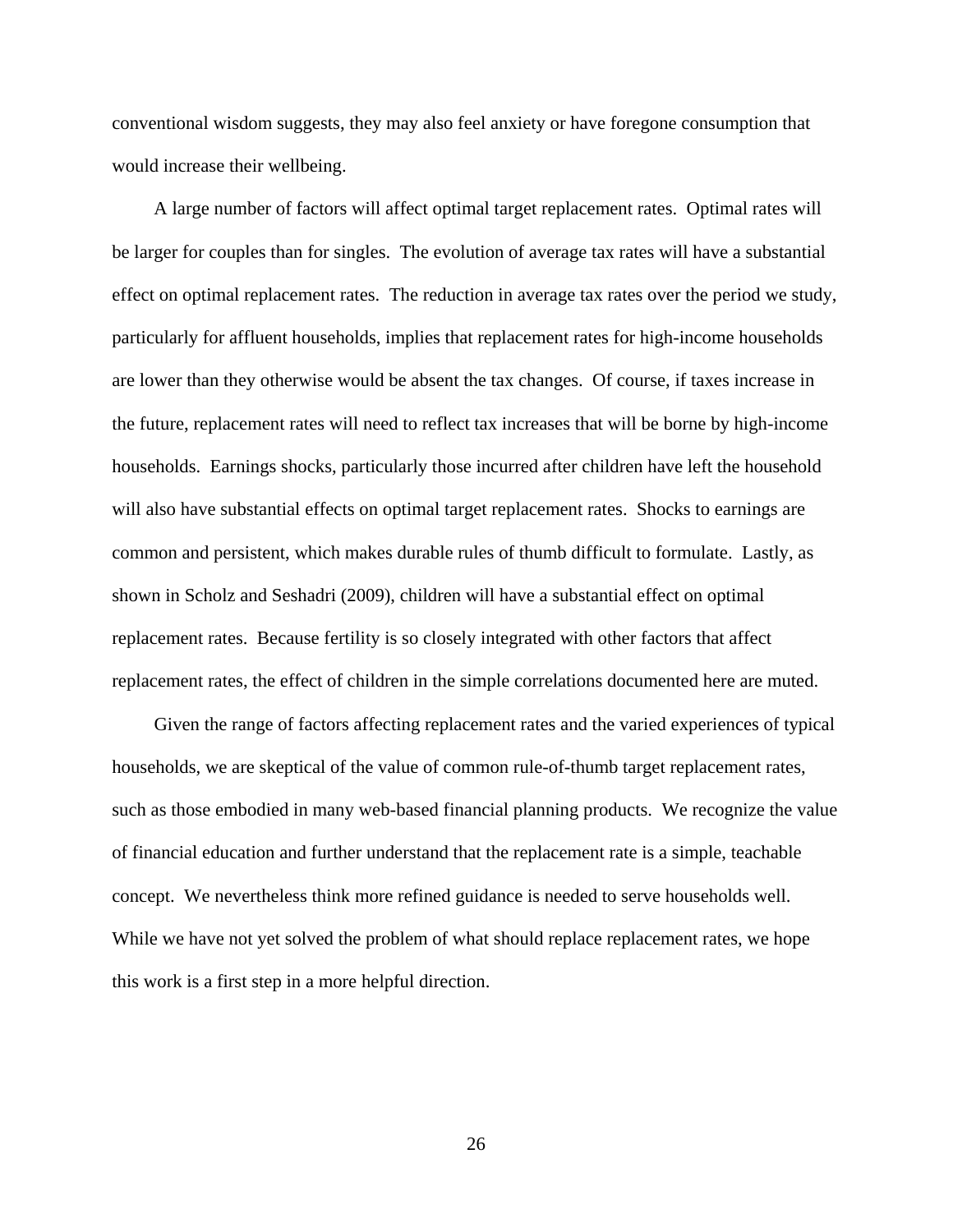#### **References**

Au, Andrew, Olivia S. Mitchell and John W. R. Phillips. 2004. "Modeling Lifetime Earnings Paths: Hypothetical versus Actual Workers." Working Paper 2004-3. Boettner Center for Pensions and Retirement Research.

Bernheim, Douglas: Merrill Lynch reports (1993-1996)

Is the Baby Boom Generation Preparing Adequately for Retirement? Summary Report (Princeton, N.J.: Merrill Lynch, January 15, 1993); The Merrill Lynch Baby Boom Retirement Index (Princeton, N.J.: Merrill Lynch, July 1994); The Merrill Lynch Baby Boom Retirement Index: Update '95 (Princeton, N.J.: Merrill Lynch, February 1995); The Merrill Lynch Baby Boom Retirement Index: Update '96 (Princeton, N.J.: Merrill Lynch, April 1996)

Bernheim, Douglas. "The Adequacy of Personal Retirement Saving: Issues and Options," in David A. Wise, ed., Facing the Age Wave, Publication No. 440 (Stanford, Calif.: Hoover Institution Press, 1997), pp. 30-56.

Boskin, Michael J., Shoven, John B. 1984. "Concepts And Measures Of Earnings Replacement During Retirement", NBER Working Paper Series, #1360

Brady, Peter J. 2008. "Measuring Retirement Resource Adequacy," Investment Company Institute

Butrica, Barbara A., Howard M. Iams and Karen E. Smith. 2003. "It's All Relative: Understanding the Retirement Prospects of Baby Boomers." Washington, DC: Urban Institute.

Citro, Constance F. and Robert T. Michael. 1995. Measuring Poverty: A New Approach. Washington, D.C.: National Academy Press.

Coronado, Julia, Dean Maki, and Ben Weitzer, 2006. "Retiring on the House? Cross-Cohort Differences in Housing Wealth," Pension Research Council Working Paper, No. 2006-25.

Department of Health and Human Services, 1991, Federal Register, Volume 56, Number 34, February 20

Dynan, Karen E., Jonathan Skinner, and Stephen P. Zeldes. 2004. "Do the Rich Save More?" *Journal of Political Economy* 112(2) (April): 397–444.

Engen, Eric M.; Gale, William G.; Ucello, Cori; "The Adequacy of Retirement Saving," *Brookings Papers on Economic Activity*, no. 2 (1999).

Gokhale, Jagadeesh; Kotlikoff, Laurence J.; Warshawsky, Mark J. 1999. "Comparing the Economic and Conventional Approaches to Financial Planning," NBER Working Papers 7321, National Bureau of Economic Research, Inc.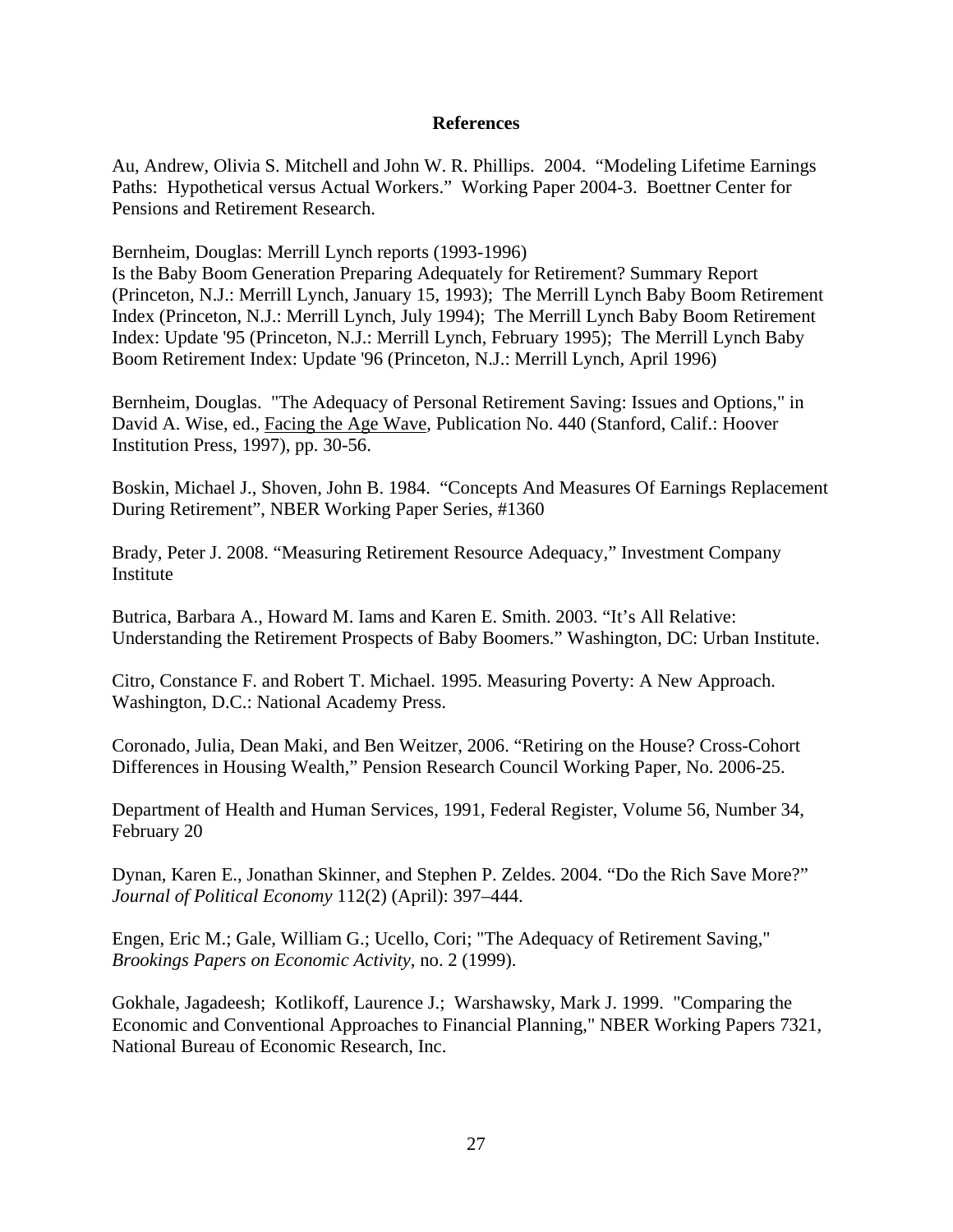Gouveia, Miguel and Robert R. Strauss, 1994, "Effective Federal Individual Income Tax Functions: An Exploratory Empirical Analysis," National Tax Journal, June 47(2), 317-39.

Gouveia, Miguel and Robert R. Strauss, 1999, "Effective Tax Functions for the U.S. Individual Income Tax: 1966-89," Proceedings of the 92<sup>nd</sup> Annual Conference on Taxation, National Tax Association, 155-65.

Gustman, Alan and Thomas Steinmeier. 1999. "Effects of Pensions on Savings: Analysis with Data from the Health and Retirement Study." *Carnegie-Rochester Conference Series on Public Policy*. Vol. 50. June. P271-324.

Haider, Steven and Gary Solon. 2000. "Nonrandom Selection in the HRS Social Security Earnings Sample," mimeo, http://www-personal.umich.edu/~gsolon/workingpapers/nonresp.pdf

Haveman, Robert, Karen Holden, Barbara L. Wolfe, and Andrei Romanov. 2007. "The Sufficiency of Retirement Savings: Comparing Cohorts at the Time of Retirement." In Redefining Retirement: How Will Boomers Fare? B. Madrian, O. Mitchell, and B. Soldo (eds.), Oxford University Press, 38-69.

Haveman, Robert, Karen Holden, Barbara Wolfe and Shane Sherlund. 2006. "Do Newly Retired Workers in the United States Have Sufficient Resources to Maintain Well-Being?" *Economic Inquiry* 44(2):249-264.

Hubbard, Glen R., Jonathan Skinner, and Stephen P. Zeldes. 1995. "Precautionary Saving and Social Insurance." Journal of Political Economy, 103(2) (April): 360–99.

Kotlikoff, Laurence J., Avia Spivak and Lawrence H. Summers. 1982. "The Adequacy of Savings." *American Economic Review* 72(5).

Lazear, Edward and Michael, Robert T. 1980, "Family Size and the Distribution of Real Per Capita Income." American Economic Review 70, 91-107.

Lusardi, Annamaria & Mitchell, Olivia S., 2007. "Baby Boomer retirement security: The roles of planning, financial literacy, and housing wealth," *Journal of Monetary Economics*, Elsevier, vol. 54(1), pages 205-224, January.

Mitchell, Olivia S., and James F. Moore, 1998. "Can Americans Afford to Retire? New Evidence on Retirement Saving Adequacy," *The Journal of Risk and Insurance*, Vol. 65, No. 3, pp. 371- 400.

Moffitt, Robert. 2002. "Documentation for Moffitt Welfare Benefits File." Manuscript, February 22, http://www.econ.jhu.edu/People/Moffitt/DataSets.html.

Moore, James F. and Olivia S. Mitchell. 2000. "Projected Retirement Wealth and Savings Adequacy in the Health and Retirement Study," in Olivia S. Mitchell, P. Brett Hammond, and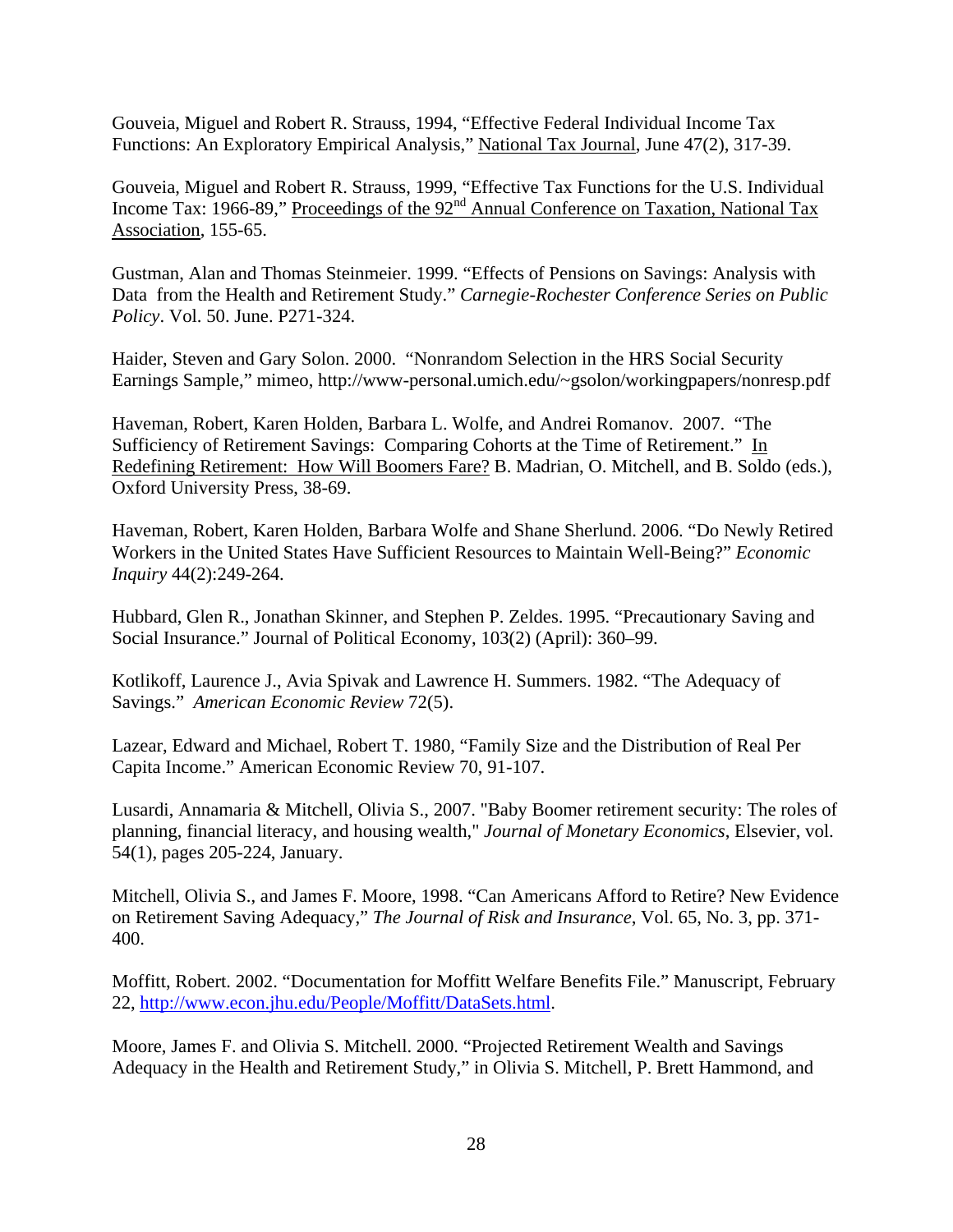Anna M. Rappaport, ed. Forecasting Retirement Needs and Retirement Wealth. Philadelphia: Pension Research Council and the University of Pennsylvania Press: 68-94.

Munnell, Alicia H., Francesca Golub-Sass, and Anthony Webb. 2007a. "What Moves the National Retirement Risk Index? A Look Back and an Update." Center for Retirement Research at Boston College. January. Issue Brief Number 7-1.

Munnell, Alicia H., Francesca Golub-Sass, and Anthony Webb. 2007b. "Is There Really a Retirement Savings Crisis? An NRRI Analysis." Center for Retirement Research at Boston College. August. Issue Brief Number 7-11.

Munnell, Alicia H.; Soto, Mauricio, 2005. "What Replacement Rates Do Households Actually Experience in Retirement?" Center for Retirement Research Working Papers, August 2005

Munnell, Alicia H.; Webb, Anthony; Delorme, Luke. 2006. "A New National Retirement Risk Index," Center for Retirement Research at Boston College Issue Brief, No. 48.

Organization for Economic Cooperation and Development. 1982. The OECD List of Social Indicators.

Scholz, John Karl, Ananth Seshadri, and Surachai Khitatrakun. 2006. "Are Americans Saving 'Optimally' for Retirement?" *Journal of Political Economy*, 114(4), August: 607-643.

Scholz, John Karl and Ananth Seshadri, 2009. "Children and Household Wealth," mimeo, http://www.ssc.wisc.edu/~scholz/Research/Children.pdf

Steinberg, Allen, and Lori Lucas, 2004. "Shifting Responsibility to Workers: The Future of Retirement Adequacy in the United States," *Benefits Quarterly*, Fourth Quarter 2004.

Social Security Administration. 2004. Performance Accountability Report. Fiscal Year 2004.

Sun, Wei; Triest, Robert K; Webb, Anthony. 2007. "Optimal retirement asset decumulation strategies: the impact of housing wealth," Public Policy Discussion Paper 07-2, Federal Reserve Bank of Boston.

U.S. Government Accountability Office, 2007. "Low Defined Contribution Plan Savings May Pose Challenges to Retirement Security, Especially for Many Low-Income Workers," Report No. GAO-08-08

Venti, Steven F., and David A. Wise, 1991. "Aging and the Income Value of Housing Wealth," *Journal of Public Economics*, Vol. 44, No. 3, pp. 371-398.

Venti, Steven F., and David A. Wise, 2002. "Aging and Housing Equity." In Innovations in Retirement Financing, eds Olivia S. Mitchell, Zvi Bodie, P. Brett Hammond, and Stephen Zeldes, University of Pennsylvania Press: Philadelphia, PA.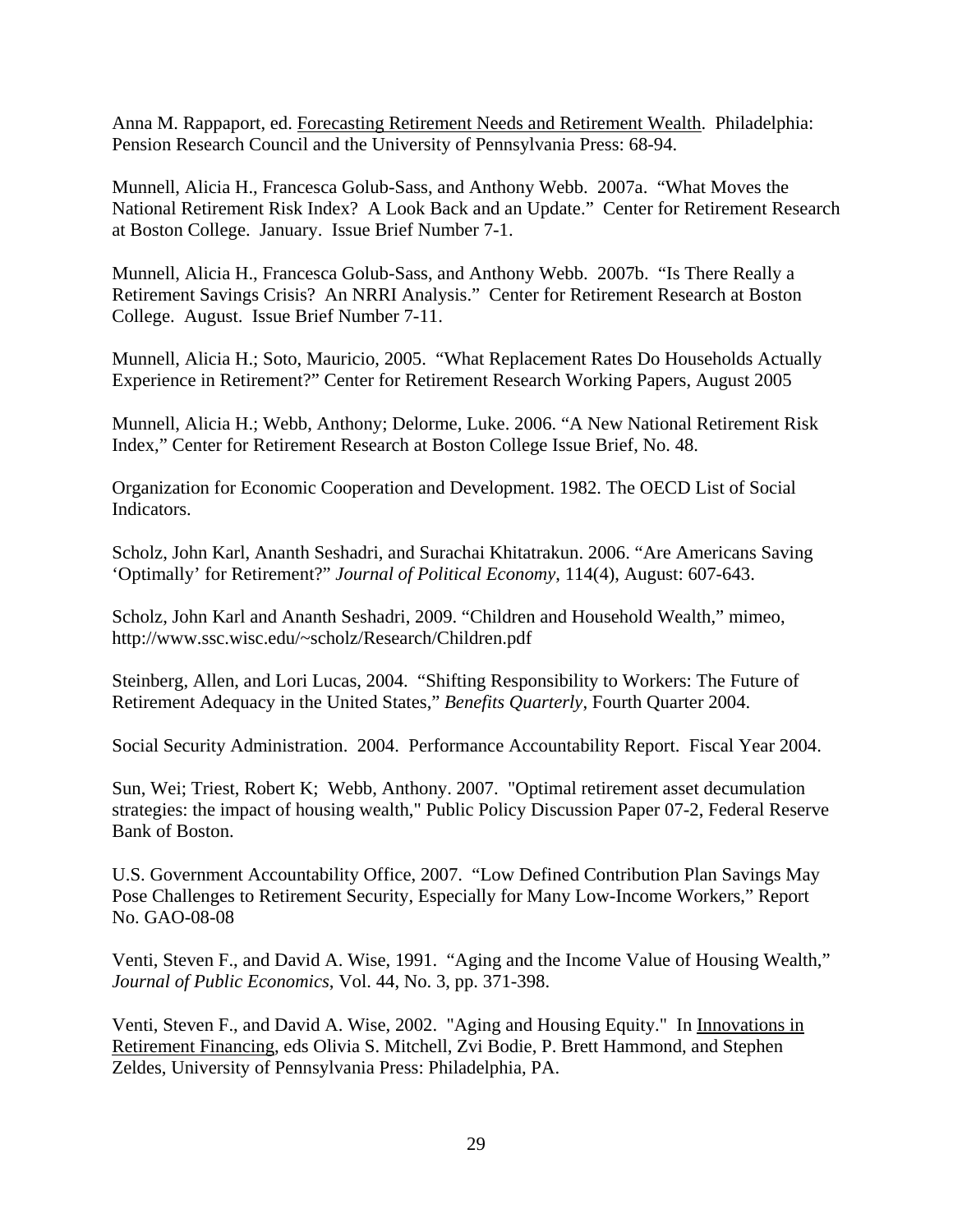Venti, Steven F., and David A. Wise, 2004. "Aging and Housing Equity: Another Look." In Perspectives on the Economics of Aging, ed David A. Wise, University of Chicago Press: Chicago, IL.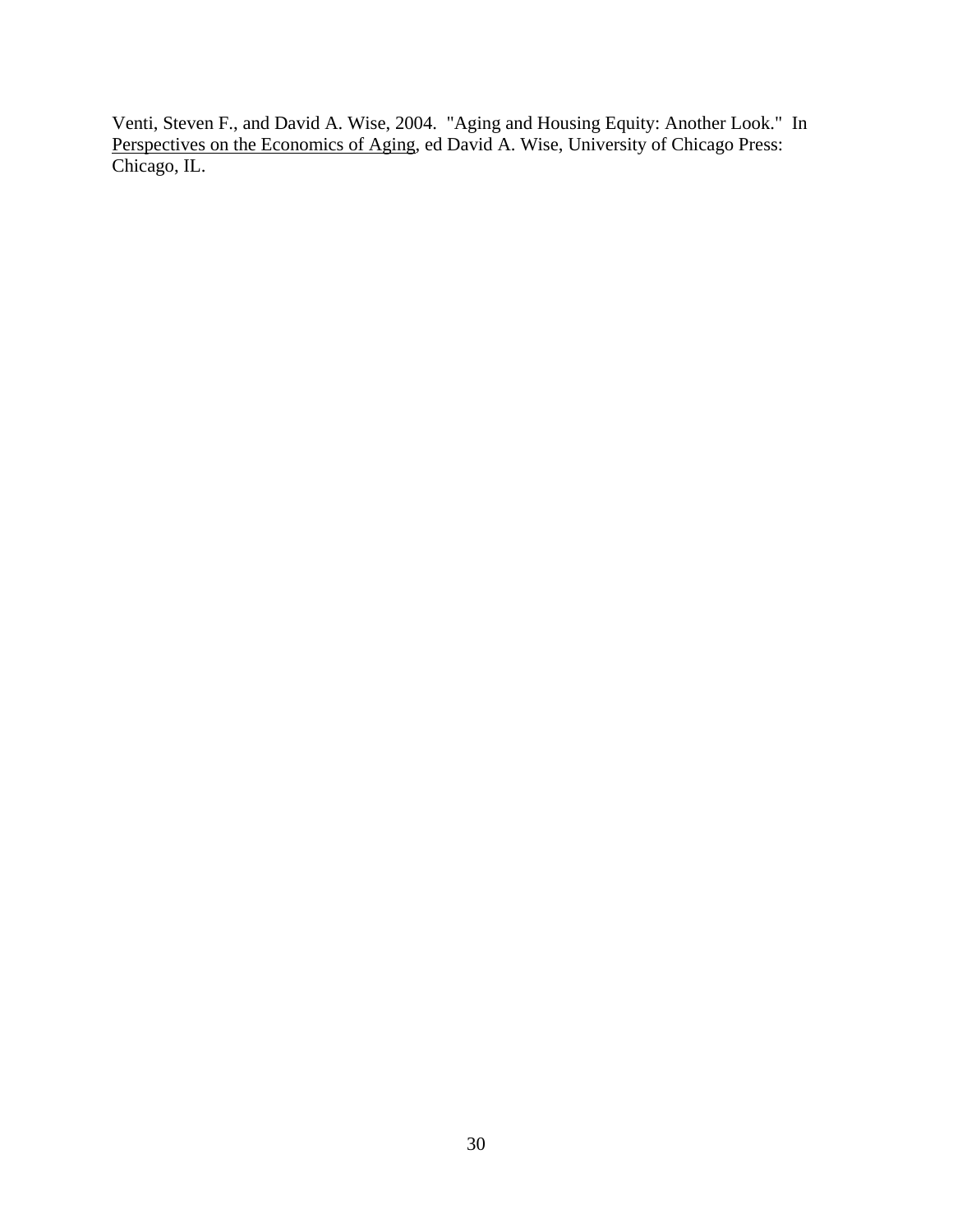|                                                                      | RR Calculated Using Income: |                                             |
|----------------------------------------------------------------------|-----------------------------|---------------------------------------------|
| Lifetime<br>Income<br>Decile                                         | Averaged<br>Over Lifetime   | <b>Averaged Over Top</b><br>5 Earning Years |
| $0 - 30%$                                                            | 0.72                        | 0.73                                        |
| $30\% - 40\%$                                                        | 0.58                        | 0.50                                        |
| $40\% - 50\%$                                                        | 0.59                        | 0.56                                        |
| $50\% - 60\%$                                                        | 0.67                        | 0.55                                        |
| $60\% - 70\%$                                                        | 0.67                        | 0.59                                        |
| $70\% - 80\%$                                                        | 0.68                        | 0.57                                        |
| $80\% - 90\%$                                                        | 0.73                        | 0.61                                        |
| $90\% - 100\%$                                                       | 0.76                        | 0.53                                        |
| Population                                                           | 0.68                        | 0.57                                        |
| Source: Authors' calculation from Health and Retirement Survey data. |                             |                                             |

#### **Table 1: Median Optimal Target Replacement Rates by Lifetime Income Decile**

#### **Table 2: Median Optimal Target Replacement Rates by Marital Status and by Education**

|                                                                      | RR Calculated Using Income: |                                                |
|----------------------------------------------------------------------|-----------------------------|------------------------------------------------|
| <b>Marital</b> status                                                | Averaged<br>Over Lifetime   | <b>Averaged Over</b><br>Top<br>5 Earning Years |
| Married                                                              | 0.75                        | 0.66                                           |
| Not Married                                                          | 0.55                        | 0.46                                           |
| Educational<br>Attainment<br>Less Than High                          |                             |                                                |
| School                                                               | 0.57                        | 0.53                                           |
| G.E.D.                                                               | 0.64                        | 0.60                                           |
| <b>High School Graduate</b>                                          | 0.64                        | 0.54                                           |
| Some College                                                         | 0.71                        | 0.59                                           |
| College and Above                                                    | 0.90                        | 0.67                                           |
| Population                                                           | 0.68                        | 0.57                                           |
| Source: Authors' calculation from Health and Retirement Survey data. |                             |                                                |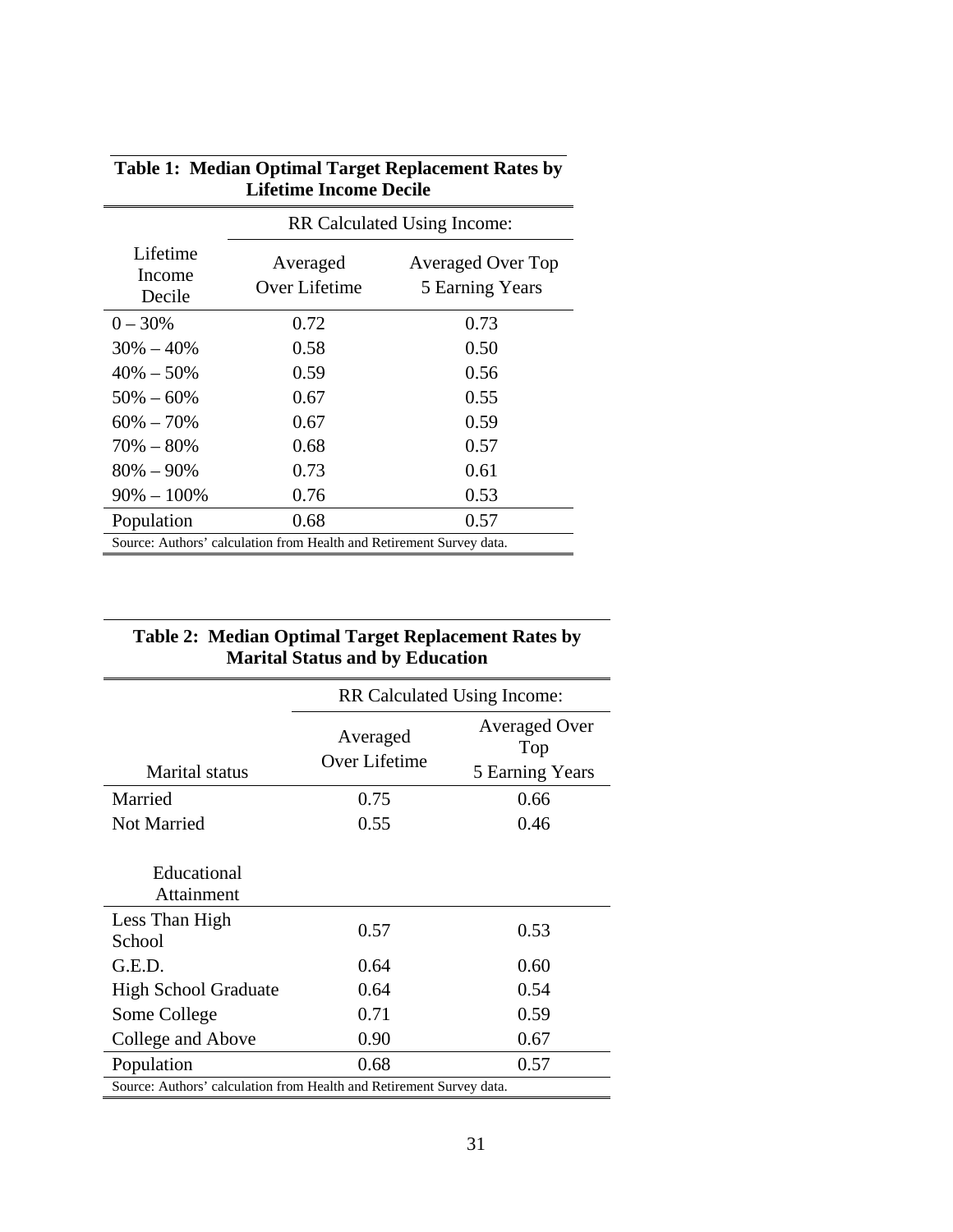|                                                                      | RR Calculated Using Income: |                                                |  |
|----------------------------------------------------------------------|-----------------------------|------------------------------------------------|--|
| Number of Children                                                   | Averaged<br>Over Lifetime   | <b>Averaged Over</b><br>Top<br>5 Earning Years |  |
| 0 Children                                                           | 0.47                        | 0.43                                           |  |
| 1 Child                                                              | 0.70                        | 0.58                                           |  |
| 2 Children                                                           | 0.74                        | 0.61                                           |  |
| 3 Children                                                           | 0.71                        | 0.59                                           |  |
| 4 Children                                                           | 0.63                        | 0.54                                           |  |
| 5 Children                                                           | 0.66                        | 0.57                                           |  |
| 6 or More Children                                                   | 0.70                        | 0.59                                           |  |
| Population                                                           | 0.68                        | 0.57                                           |  |
| Source: Authors' calculation from Health and Retirement Survey data. |                             |                                                |  |

#### **Table 3: Median Optimal Target Replacement Rates by Number of Children**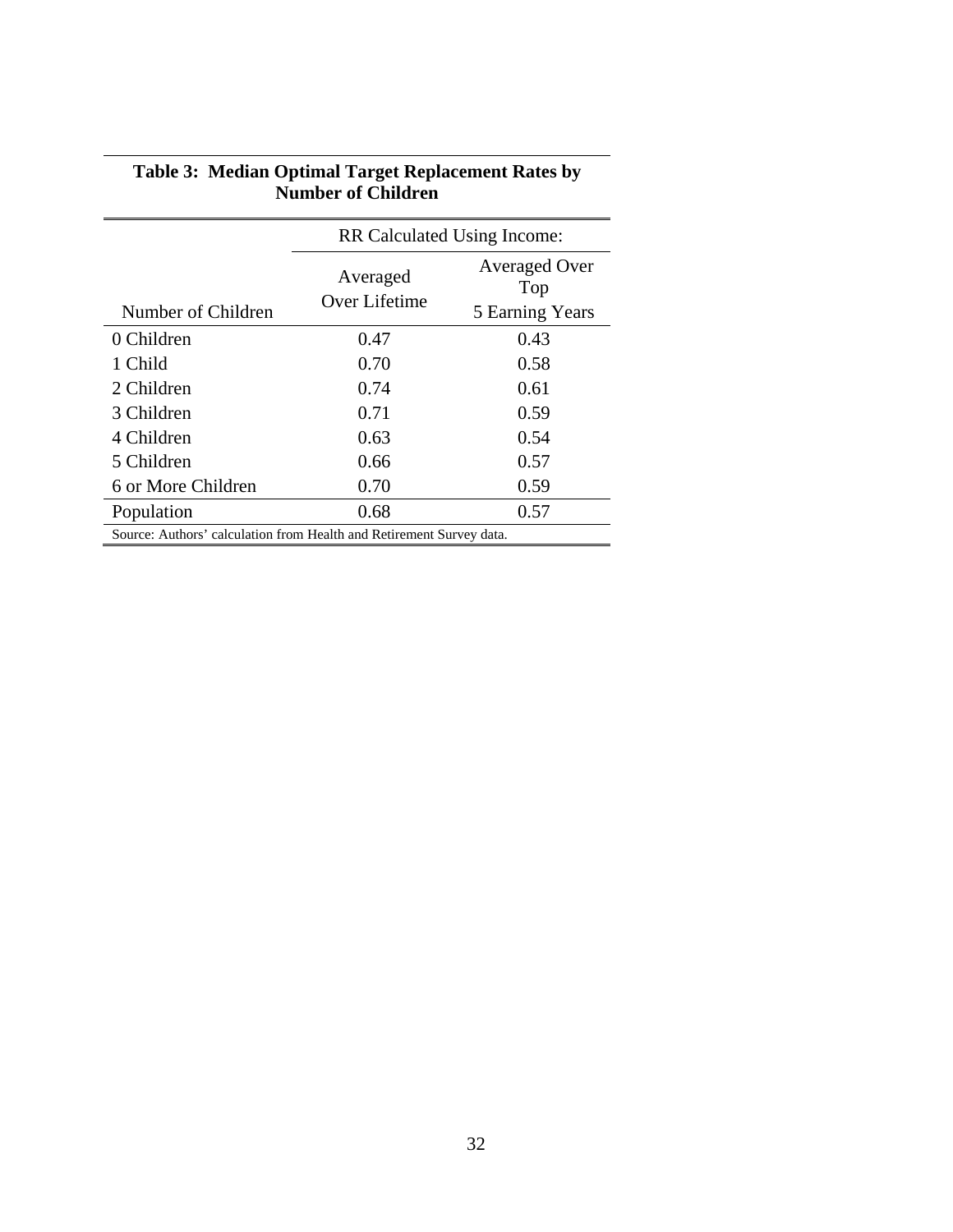### **Table 4: Median Regression, Married Couples, 2004 HRS Data**

|                                        | Over Lifetime  | Over Top 5 Earning Years |
|----------------------------------------|----------------|--------------------------|
| Constant                               | $-0.81*$       | $-0.24$                  |
|                                        | (0.41)         | (0.37)                   |
| Middle Lifetime Income Decile          | $-0.02$        | $-0.02$                  |
|                                        | (0.09)         | (0.13)                   |
| $6th$ Lifetime Income Decile           | $-0.02$        | $-0.02$                  |
|                                        | (0.09)         | (0.14)                   |
| 7 <sup>th</sup> Lifetime Income Decile | $-0.07$        | $-0.12$                  |
|                                        | (0.09)         | (0.12)                   |
| 8 <sup>th</sup> Lifetime Income Decile | $-0.17**$      | $-0.29***$               |
|                                        | (0.08)         | (0.11)                   |
| 9 <sup>th</sup> Lifetime Income Decile | $-0.22***$     | $-0.37***$               |
|                                        | (0.08)         | (0.1)                    |
| Top Lifetime Income Decile             | $-0.26***$     | $-0.48***$               |
|                                        | (0.08)         | (0.1)                    |
| Children of Depression Age Cohort      | $-0.04$        | $-0.14$                  |
|                                        | (0.11)         | (0.1)                    |
| Original HRS Cohort                    | $-0.12$        | $-0.23**$                |
|                                        | (0.1)          | (0.1)                    |
|                                        | $-0.09$        | $-0.31**$                |
| War Baby Cohort                        |                |                          |
|                                        | (0.13)<br>0.03 | (0.12)<br>$-0.16$        |
| Early Boomer Cohort                    |                |                          |
|                                        | (0.16)         | (0.15)                   |
| Age                                    | $0.02***$      | $0.02***$                |
|                                        | (0.004)        | (0.004)                  |
| Gender (Female)                        | $-0.14**$      | $-0.11$                  |
|                                        | (0.06)         | (0.07)                   |
| Black/African American                 | $-0.21***$     | $-0.19***$               |
|                                        | (0.04)         | (0.05)                   |
| Race: Other                            | $-0.08$        | $-0.15$                  |
|                                        | (0.13)         | (0.1)                    |
| G.E.D.                                 | 0.02           | 0.13                     |
|                                        | (0.07)         | (0.08)                   |
| High School Graduate                   | $0.09**$       | $0.1**$                  |
|                                        | (0.05)         | (0.04)                   |
| Some College                           | $0.18***$      | $0.15***$                |
|                                        | (0.06)         | (0.05)                   |
| College and Above                      | $0.46***$      | $0.34***$                |
|                                        | (0.08)         | (0.06)                   |
| 1 Child                                | 0.18           | $0.2*$                   |
|                                        | (0.11)         | (0.12)                   |
| 2 Children                             | 0.14           | 0.13                     |
|                                        | (0.09)         | (0.1)                    |
| 3 Children                             | 0.14           | 0.1                      |
|                                        | (0.09)         | (0.1)                    |
| 4 Children                             | 0.09           | 0.09                     |
|                                        | (0.09)         | (0.1)                    |
| 5 Children                             | 0.1            | 0.12                     |
|                                        | (0.09)         | (0.1)                    |
| 6 or More Children                     | 0.1            | 0.09                     |
|                                        | (0.09)         | (0.1)                    |
| Observations                           | 1783           | 1645                     |
| Pseduo $R^2$                           |                |                          |
|                                        | 0.06           | 0.04                     |

Dependent Variable: Optimal Replacement Rate Calculated Using Income Averaged:

Standard errors in parentheses. \* significant at 10%, \*\* significant at 5%, \*\*\* significant at 1%